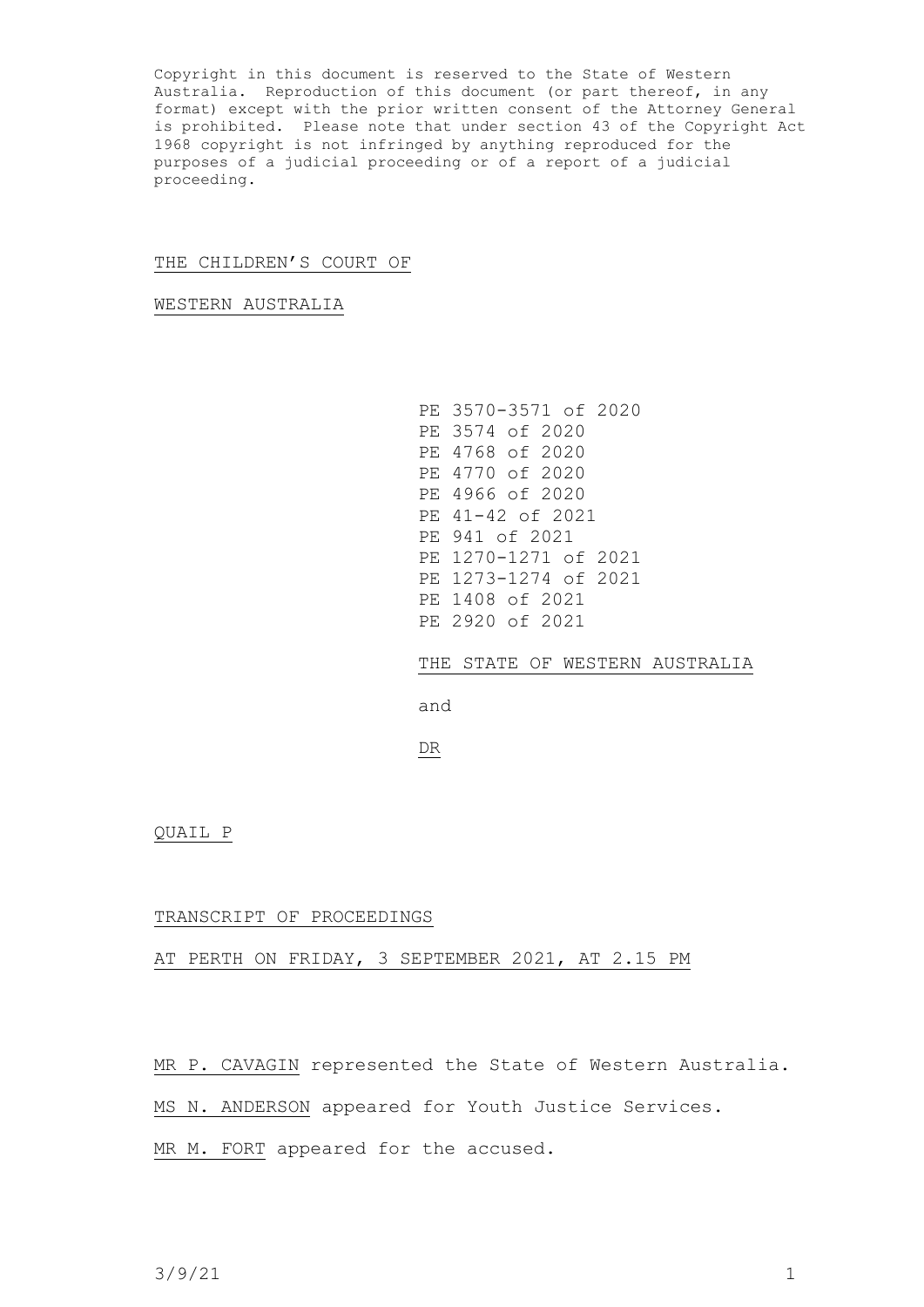#### **THIS PROCEEDING WAS CONDUCTED BY TELEPHONE CONFERENCE**

**Associate:** All rise. Please be seated. Calling the State of Western Australia v DR. DR, is that name?

**DR, MS:** Yes.

**HIS HONOUR:** All right. DR, you're here today; good. Where's your mum? Is she coming in today? Mr Fort?

**FORT, MR:** Your Honour, I've been trying to get in contact with her. I just had a phone call from her and so she's just on the phone. I can ask her to be joined by phone, if you like.

**HIS HONOUR:** Is she on her way, is she? Is she on her way?

**FORT, MR:** She wasn't aware of it. I tried calling last night. I spoke to her sister.

**HIS HONOUR:** She was here yesterday. Wasn't she in the back of the court yesterday? Who was that in the back of the court?

FORT, MR: No, she wasn't here yesterday.

**HIS HONOUR:** All right. So she says she's not aware of it. Is she on her way?

**FORT, MR:** No, but I can get her on the phone because she just called me on the phone.

**HIS HONOUR:** No, I don't want her on your mobile phone from the bar table.

**FORT, MR:** I'm sorry.

**HIS HONOUR:** It's an urgent review. We will proceed without her mum being present, insofar as it's possible. Now, so since yesterday, Mr Fort, I see you've been hard at work. I've received some submissions just a short while ago, but I've had the chance of reading them. I've got a letter from ALS; it's from the youth engagement program. So that's new material really that was not before the magistrate. And then, I've now read the transcript, which you handed up yesterday, of the sentencing before Magistrate Hogan. There are the reports which have been prepared at that time.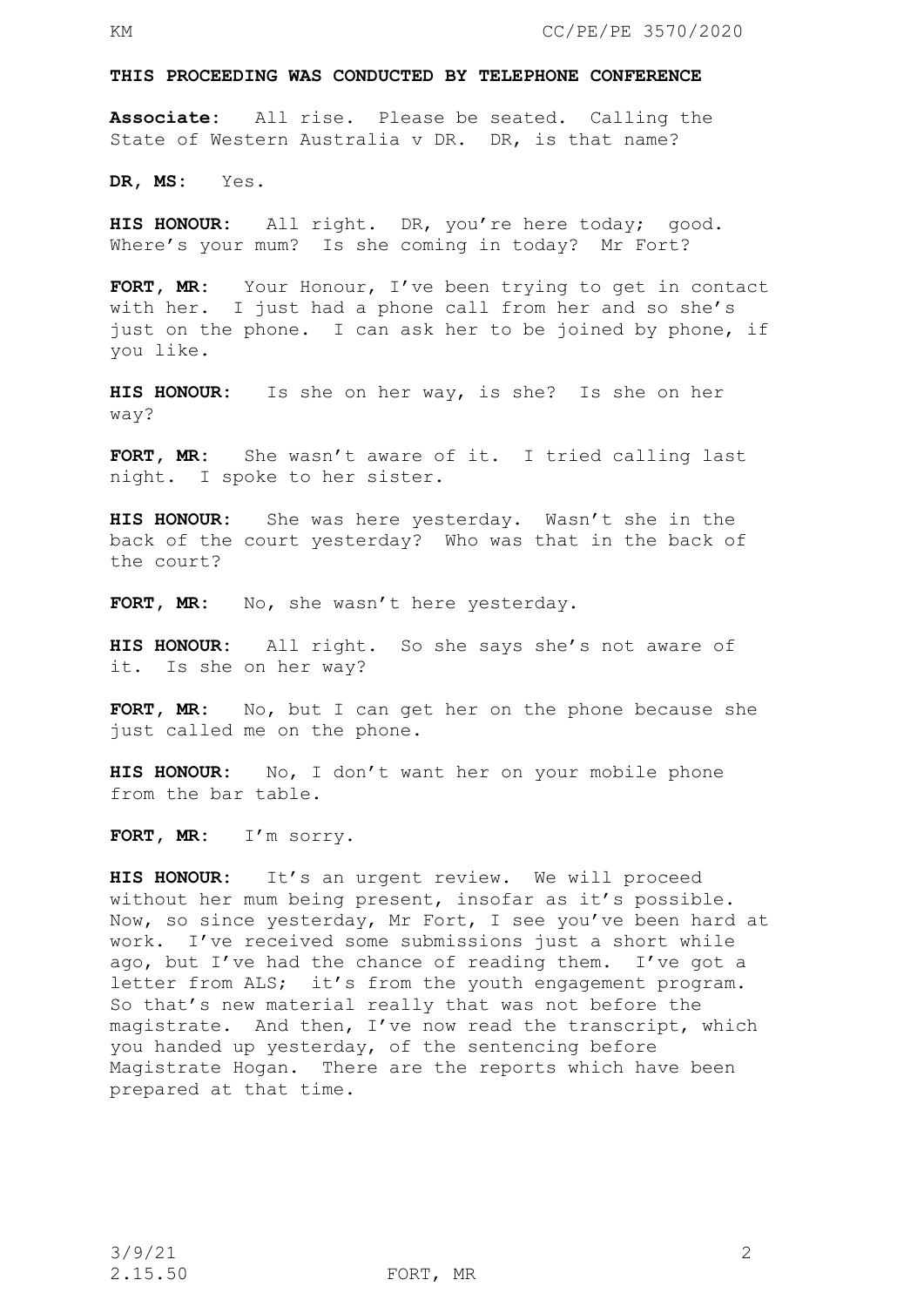There is an update of the court report of 16 August, 15 April, 5 February. There's also a breach report on 15 April and then the neuropsych report, on 1 May. I've had the report of 1 June. And I had a look at DR 's record. And a serious matter being that attempted aggravated armed robbery going back to August '20. I have read the facts, but I won't be reading in the transcript, given that this is a review, and it was a little confusing from the transcript. Anything else I should have, counsel?

FORT, MR: No, your Honour.

**HIS HONOUR:** All right. Although it's a review, it's a review of sentence. Mr Cavagin, if I could hear the facts because, as I say, it was a little bit confusing to try to track it through the transcript.

**CAVAGIN, MR:** Yes, your Honour.

**HIS HONOUR:** With all the different charge numbers there were.

**CAVAGIN, MR:** If we can go down the list, your Honour, starting off at the first charge on the list is Perth charge 3570 and that occurred on 24 August 2020, your Honour. The facts in relation to that – this is a steal motor vehicle, your Honour, that's the – so 342, to give a background on 24 August 2020.

**HIS HONOUR:** This is a year ago. This is – yes, go on.

**CAVAGIN, MR:** Yes, your Honour. Is that DR and four others were around Tarocash store in Lakeside Joondalup Shopping Centre, 420 Joondalup Drive. Now, some of the girls have entered into a conversation with an assistant manager who was the only employee on at the store at that particular time and has been distracted.

Somebody has gone into the rear of the store, located the victim's handbag and taken some keys there, which included the vehicle keys that specifically respond – sorry, refer to the charge 3570. So once they've got the keys from there, a short time after that, DR and the four others were seen around the victim's personal vehicle in the shopping centre carpark and then they've utilised those keys from the handbag, and they've driven away in the car taken from that burglary at the Tarocash shop.

3571, your Honour, which is the threats. Now, that's 4.30 pm on 23 August 2020. DR and others were at McDonalds Mandurah Forum and that's 350 Pinjarra Road.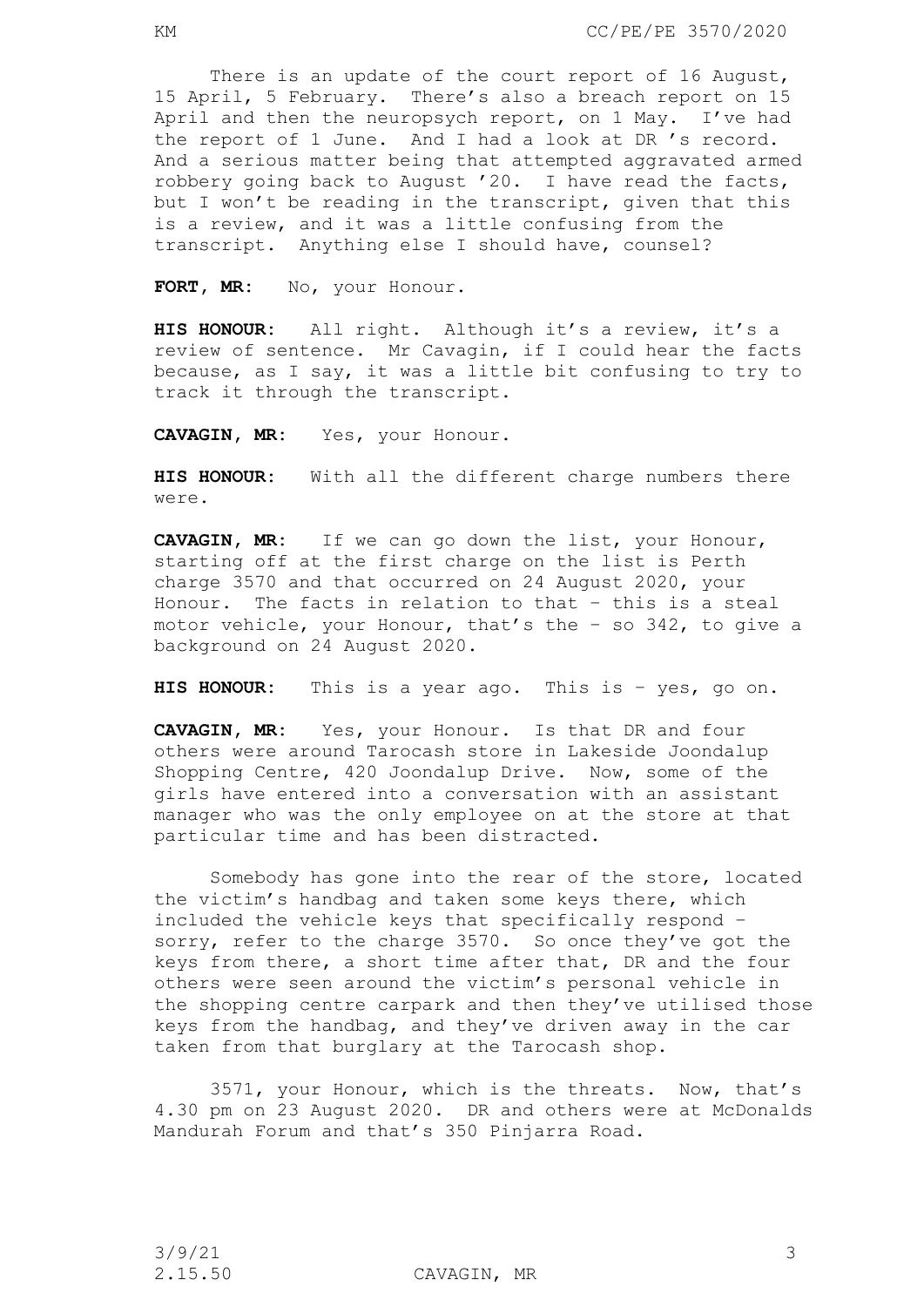They've approached two 16 year old girls that were sat in the booth within the restaurant and gathered, crowded around them in an attempt to intimidate them. None of the parties were known to each other at the time. DR has yelled at the victims and abused them, demanding money and pretending to punch the victims.

They were threatened during the course of the dispute and threats. The victims were threatened to be stabbed during this incident. Now, it sounds like this has gone on for approximately 40 minutes time and that timeframe can be guided by the fact that the incident was captured on CCTV, your Honour. So that refers to 3571. Also on the same day is 3574, which is the attempted armed robbery, your Honour.

Now, the victim in this one, obviously it's a previous re-sentence and this was perhaps highlighted as one that was perhaps the most serious of the offences before your Honour today. The victim (indistinct) was 44 at the time and was 160 centimetres tall. At 5.30 pm on 23 August, DR and the others were at Woolworths Petrol Station, Pinjarra Road in Mandurah. They've approached the victim who had just gone back to a vehicle, which was a Honda CRV station wagon. She had just paid for her fuel at the petrol station.

DR has prevented the victim from shutting the car door and initially requested the victim take them to a bus station, to which the victim has obviously declined. At one point, one of them has sat in the victim's driver's seat. DR has then pointed a 15 centimetre blade, a flick knife, at the victim and threatened to kill her if she didn't do as they say. The others with DR at the time have reiterated those threats to kill the victim and demanded the keys to the victim's vehicle. She has refused to hand over the keys, due to the threats made and has obviously abandoned her vehicle. One can only assume because of the fear that she has felt at the time at the service station.

**HIS HONOUR:** And so she was 11 then, when that offence is committed, I think; is that right?

**CAVAGIN, MR:** Sorry.

**HIS HONOUR:** DR was 11, yes.

**CAVAGIN, MR:** Sorry, I thought you were talking about the complainant. And DR at the time, 23 August – yes, your Honour, she would have been 11. Yes, your Honour.

2.15.50 CAVAGIN, MR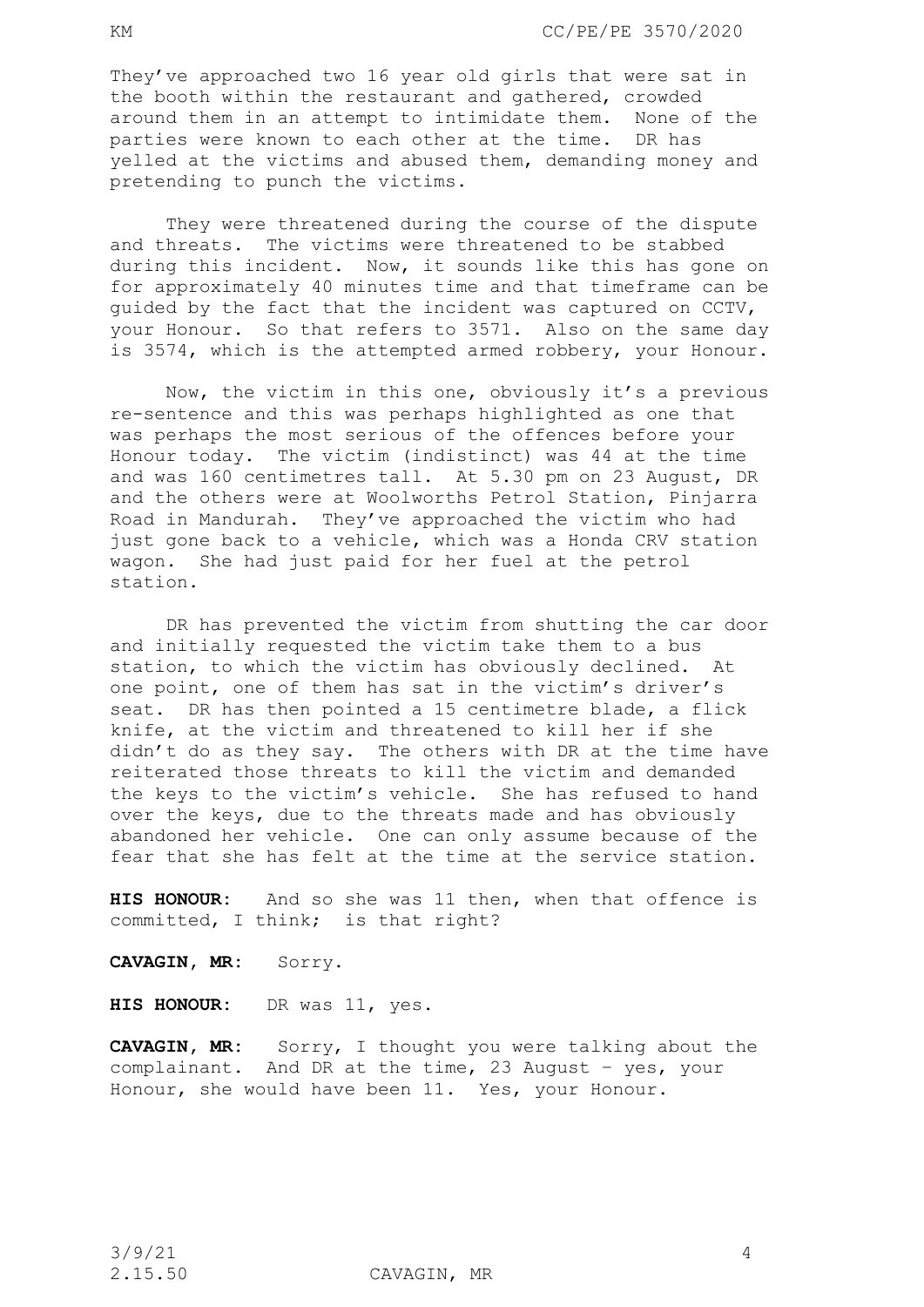**HIS HONOUR:** And how old were the others with her, do you know? If it tells you in your facts.

**CAVAGIN, MR:** That's not within the contents of the brief and I don't believe it's in the transcript, which I've gone through and also read through the other briefs and there's no indication of any co-offender facts. There is some (indistinct) now, your Honour, which I could, if your Honour  $-$ 

**HIS HONOUR:** No, no, that's all right. Go on; continue.

**CAVAGIN, MR:** I did try and get that information at the time. The officer was unavailable, your Honour. The knife has been pointed. She has essentially left the area on foot. DR has chased the victim but unable to reach her prior to getting into a place of safety. Again, that incident was also captured on the CCTV. That deals with the incidents on 23 August.

**HIS HONOUR:** All right. Before we go on from – because I just want to keep track of things as we go. Mr Fort, do you know how old the people she was in company with were?

**FORT, MR:** I think there was one co-accused, KM, I believe it was.

**HIS HONOUR:** Sorry?

FORT, MR: KM, I believe it was.

**HIS HONOUR:** Yes, KM, yes.

**FORT, MR:** And that was dealt with, I believe late last year or earlier this year. I believe that they were placed either on  $a - -$ 

**HIS HONOUR:** I'm not interested in that. How old?

**FORT, MR:** No, no.

**HIS HONOUR:** How old? I will get to parity later.

**FORT, MR:** I don't know their age but they're certainly older. They were a number of years older, your Honour.

**HIS HONOUR:** Were the kids you were with older than you or not?

**DR, MS:** Yes.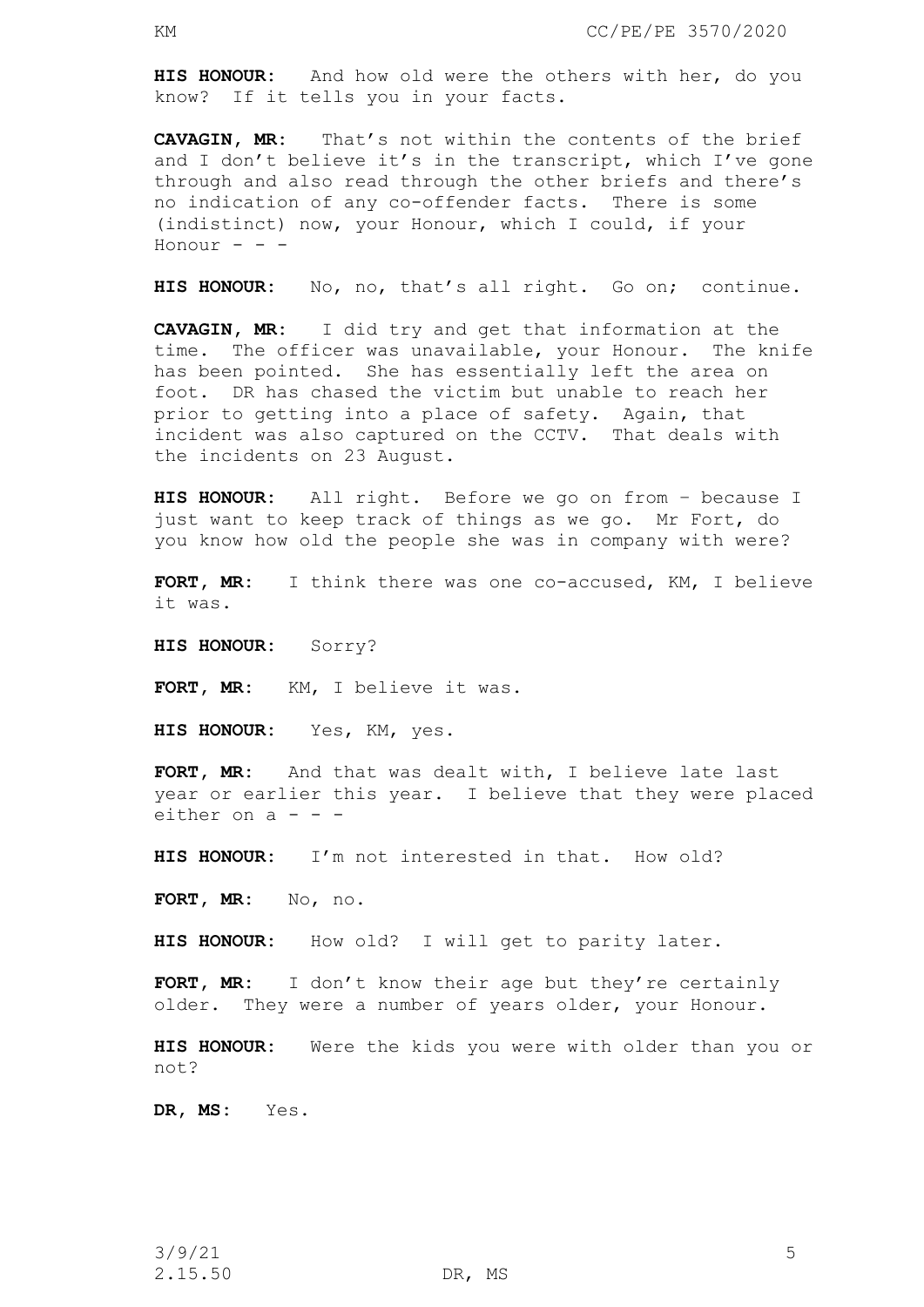**HIS HONOUR:** All right, thank you.

**FORT, MR:** They were a number of years older.

**HIS HONOUR:** All right, thank you for that. And we will get to parity later but if they're much older, parity is probably not so relevant. And again, before we move to the next lot of facts – so that goes back to 23 August 2020. The guilty plea is a year later; why is that? Or almost a year later. Does anyone know?

**CAVAGIN, MR:** I think there was a number of negotiations that have taken place in relation to this. I wasn't the file manager going through the notes. This (indistinct) correspondence in relation to submissions made, pleas of guilty for drops.

**HIS HONOUR:** Yes.

**CAVAGIN, MR:** But other than negotiations, I'm unaware of any other (indistinct). My learned friend has given mention to a KM. Now, KM's date of birth is . So at the time - we're talking about the same incident, she would have been coming up for 15 at the time, your Honour.

**HIS HONOUR:** And again, Mr Fort, do you know why the plea is delayed until, well, almost a year?

**FORT, MR:** They were serious charges that were brought when she had no record at all before this court, your Honour.

**HIS HONOUR:** Yes.

**FORT, MR:** Naturally, we sought just to plead out from an early stage but then there was matters that weren't clear and we made a plea offer to the State early on. Eventually, one matter was refused. That went to trial and was subsequently discontinued. And after that point, pleas were entered. So it was a rather long process. One matter went to trial, but it was discontinued and then some other matters were discontinued as well and eventually these were - - -

**HIS HONOUR:** But this one didn't go to trial. This was a guilty plea.

**FORT, MR:** This was a guilty plea. Yes, that's right. But the guilty plea wasn't entered straight away. It was attempted to be resolved by negotiations initially.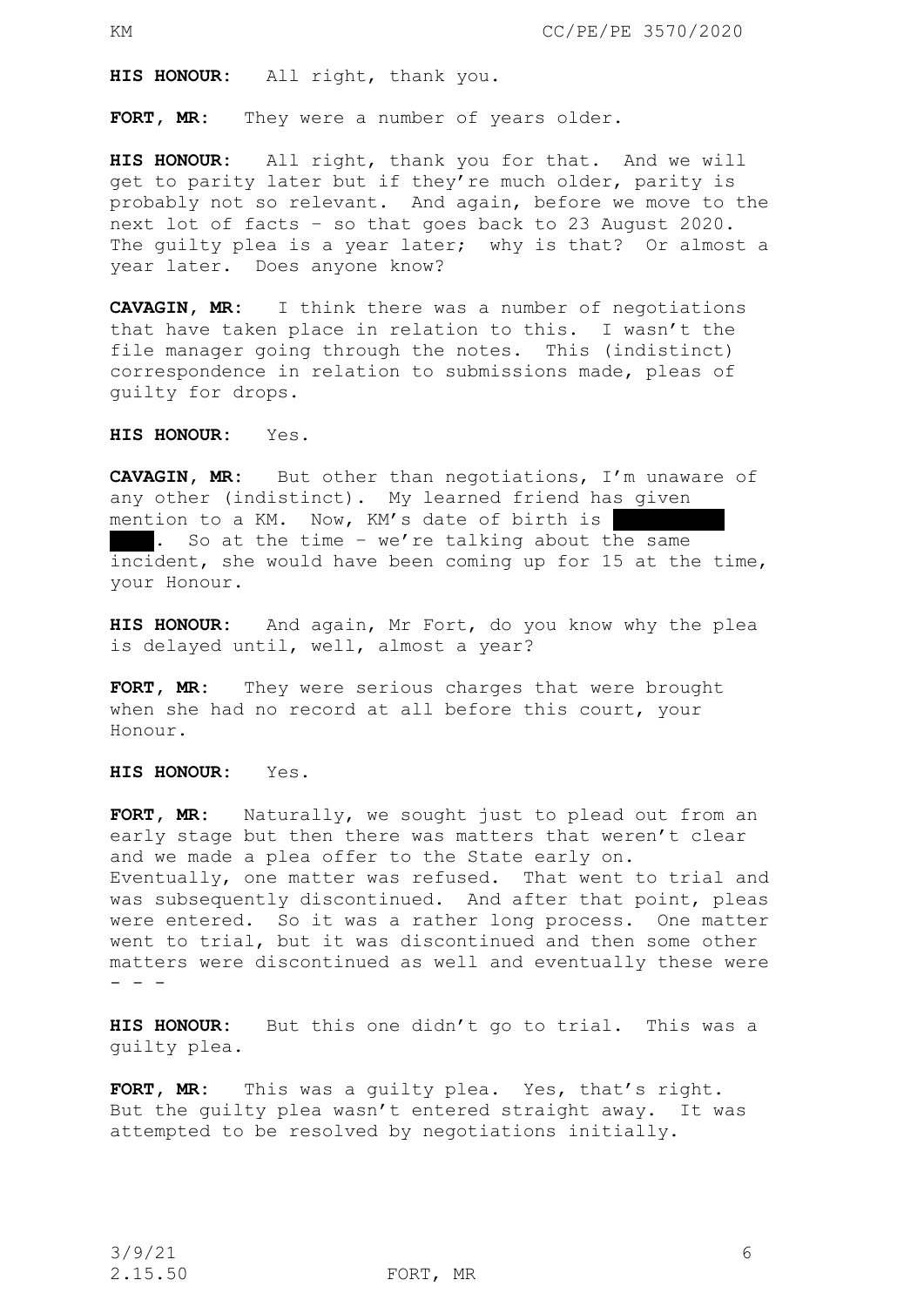**HIS HONOUR:** Yes, but a one-year delay is highly unsatisfactory for a 12 year old girl. Anyway, let's keep going with the facts.

**CAVAGIN, MR:** If I could assist any further with that, your Honour.

**HIS HONOUR:** Yes.

**CAVAGIN, MR:** So there was – other than negotiations, it doesn't appear, going through the history, which I went through last night, to be any obvious delay. The first appearance that we have on our records is 21 January and then the 29th, there has been some pleas to some. And then, from there, it has gone off to some call overs and that was – we're now gone forward to end of April where it has gone off to a callover and trial was listed in August for one of the charges not before you today, your Honour. And all others were then put off for mention, I believe to go with those at trial, your Honour. So again, so we're now – and then we have a warrant issue for that, and we delayed it for a couple of weeks.

**HIS HONOUR:** Keep going.

**CAVAGIN, MR:** With the facts or the history, your Honour?

**HIS HONOUR:** No, just with the facts.

**CAVAGIN, MR:** Okay. The next ones, your Honour, would be 4768 and 4700. They were the ones which, on the sentencing day, were for a breach. Then the facts in relation to 4768 of 2020, that was on 1 December 2020. At 5.30 pm, she and two others – and that's AM and DS – regarding the Garden City Shopping Centre in Booragoon. They walked around the shopping centre before one of them has entered Silk Laser Clinic at shop 152.

The clinic was closed with a security (indistinct) pulled across. They walked around the counter and stole the victim's handbag, containing the keys to the victim's Hyundai Elantra, IEQK 006. They walked to the carpark before all three rummaged through the victim's handbag, locating her car keys and stealing the vehicle parked in the shopping centre. It was captured on CCTV at the time. 6 December, she was arrested from police. AM, she has just mentioned in that. Her date of birth is

**HIS HONOUR:** Yes, I know AM. So there won't be much parity issue there with an 11 year old with no record.

2.15.50 CAVAGIN, MR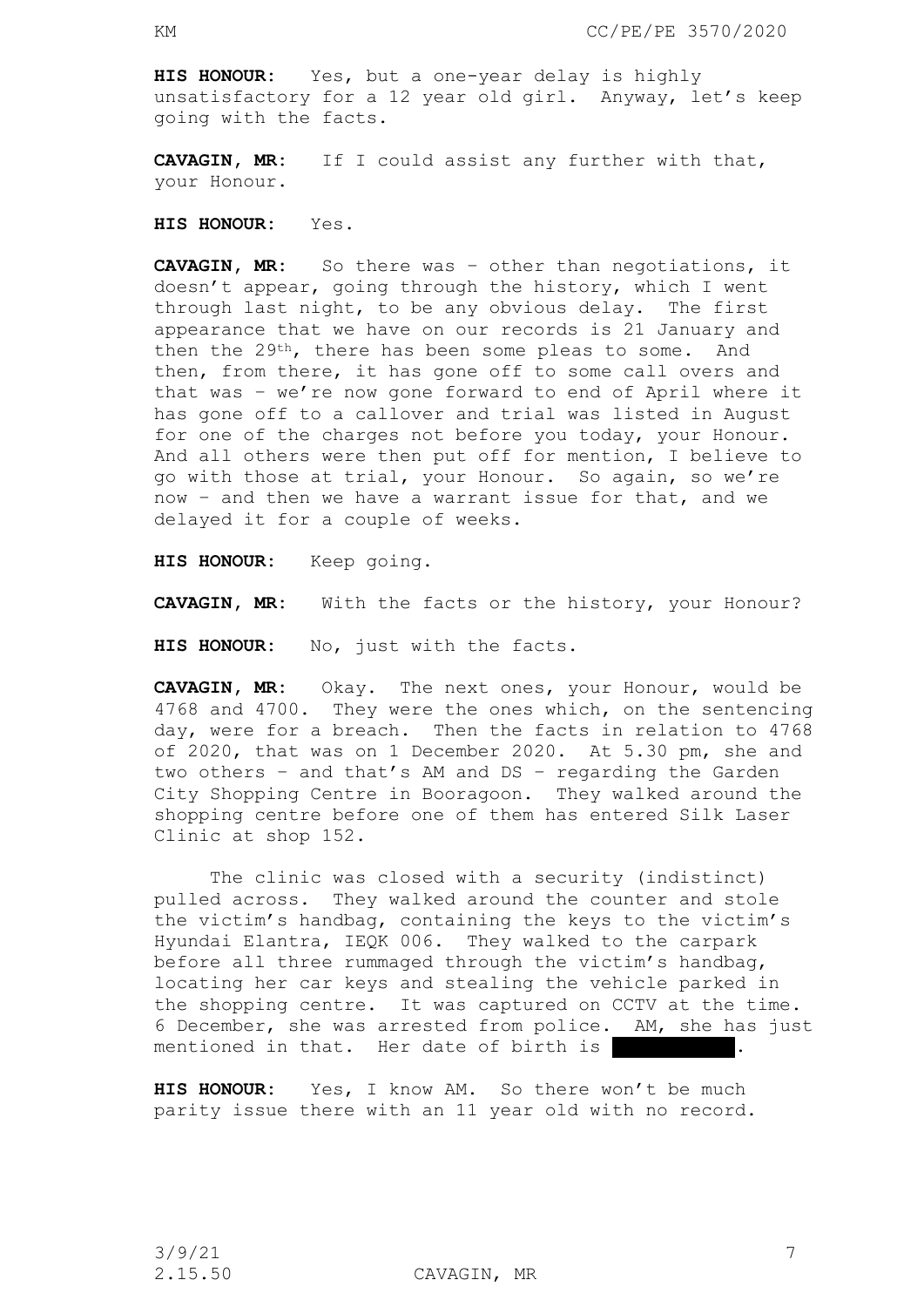**CAVAGIN, MR:** Moving now to 4966, your Honour.

**HIS HONOUR:** Yes.

**CAVAGIN, MR:** And that's, again, another (indistinct) notes for you. Called 6 pm, 3 December. Again, with AM and two others. The group, they were at Lakeside Shopping Centre. They've walked into Clear Skincare Clinic before going in and walked around the shop when they were approached by a staff member who asked them to leave. They leave the shopping centre, walked out of the centre before returning a few minutes later.

They go back into the store, whilst one of them remained outside as a lookout. They stole the victim's purse, which contained her car keys, which was a Mazda SUV, IERE 363. And the vehicle has subsequently been stolen. 5 December, that vehicle was recovered after a short pursuit, and she was arrested in relation to that on 16 December. Then move on to 421 and 422, your Honour.

**HIS HONOUR:** All right, so these are January '21.

**CAVAGIN, MR:** These are Perth charges 2021.

**HIS HONOUR:** Yes.

**CAVAGIN, MR:** Yes. But they relate to end of December offences.

**HIS HONOUR:** Yes.

**CAVAGIN, MR:** First of – charge 421, should I say, which is the aggravated burglary. Sorry, this is beginning of 2021, 5 January 2021, 4.40 pm. At the Cockburn Gateway Shopping Centre in Beeliar Drive, Success, in company with three others at the time of the offence. One of them has gained entry to the rear staff room by speaking with the victim whilst the others stayed at the front of the store.

The victim has allegedly returned to the staffroom and realised that her car keys have been stolen from a counter and DR, she had allowed inside, was no longer there. She immediately went to the carpark to inspect her vehicle and discovered that that vehicle, the Hyundai i30, had been stolen. On 6 January 2020 – so some seven hours later – this is 1.05, she's arrested in the stolen vehicle after another incident – a short police chase.

A responsible adult was unable to be found, hence she wasn't interviewed at the time. Also, the 42 charge that

2.15.50 CAVAGIN, MR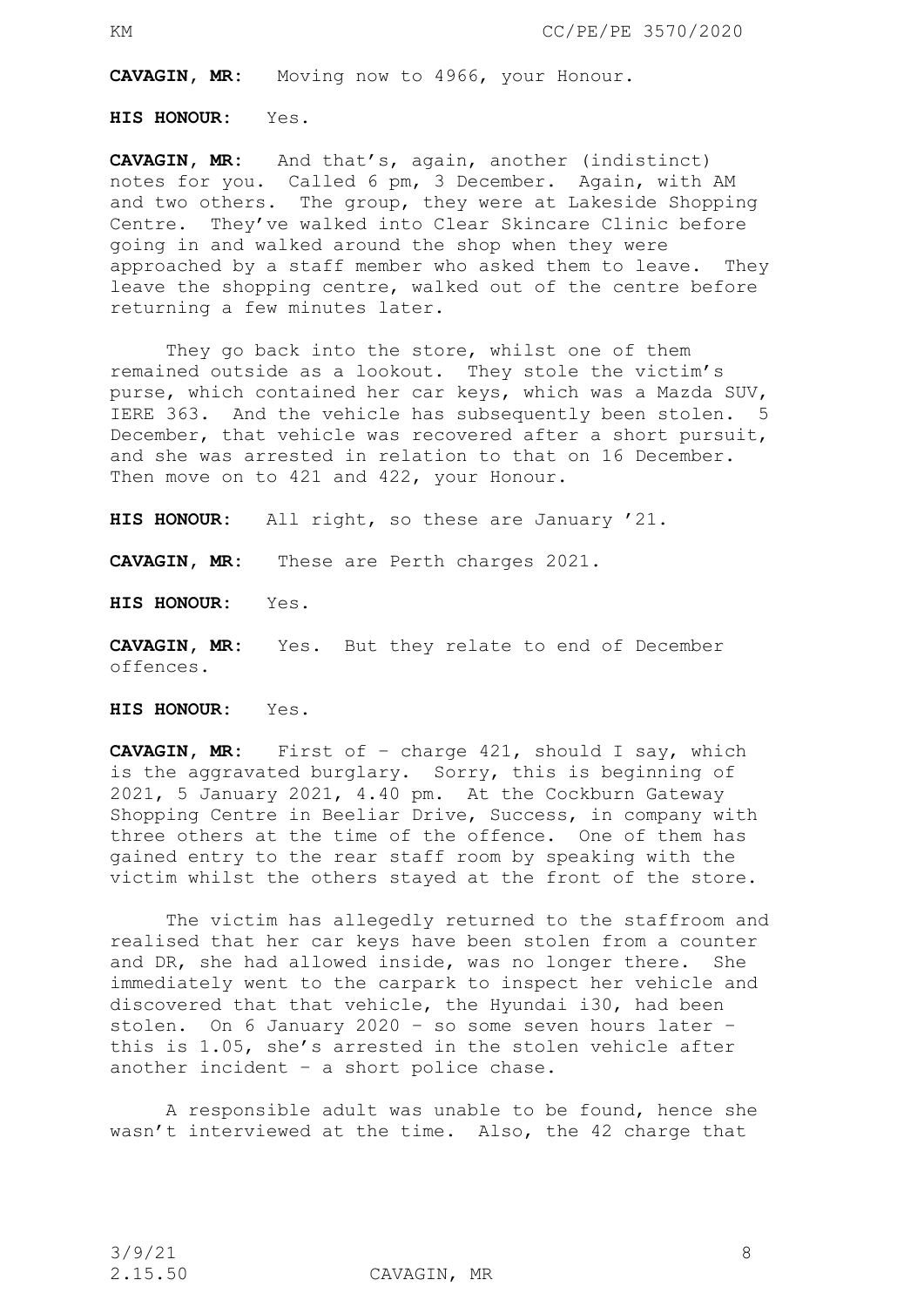goes with that is the stolen – is the vehicle charge. So we now move on to 941, your Honour. And that's a steal motor vehicle. On 7 March 2021, the victim's white Mitsubishi ASX was stolen from the carpark at the Midland Gate Shopping Centre. That was on the afternoon of 7 March. At 11.07 pm (indistinct) captured on CCTV at the Puma Dayton in Repton Street, Dayton.

The CCTV captured DR getting out of the stolen vehicle and return to it a short time later before driving off. She was sat in the rear passenger side. 11.40 pm, 7 March, it was captured on CCTV in Henley Brook BP in Gnangara Road, where CCTV captured it parked alongside one of the pumps. She got out of the rear passenger side again. Just under 31 litres of petrol was put into the vehicle and she got back into the car and drove away. There was a police pursuit on (indistinct) Street and forgive the pronunciation. I think it's called Kabaldi. She has then run away from the vehicle.

**HIS HONOUR:** And that offending from March occurs a month after she's put on a YCBO in February.

**CAVAGIN, MR:** Yes, your Honour; 5 February, the YCBO.

**HIS HONOUR:** Yes, and what she was put on the YCBO for was December 2020 offences, even though, as we know now, there were plenty of others still floating around, which have now been dealt with.

**CAVAGIN, MR:** Yes, an aggravated burglary and a steal motor vehicle, on top of other stealing charges.

**HIS HONOUR:** Yes, all right. So she's on the YCBO but you keep going.

**CAVAGIN, MR:** Yes. So we're now up to 1270, your Honour, which is another aggravated burglary. This was another one that's a shopping centre. Is the Midland Gate Shopping Centre. And is between 2 pm and 4.30 pm on 28 March 2021. They've entered the yd store. Or I don't know if it's pronounced yard store, where they've entered the rear staff office while the staff were busy dealing with customers. They've located the victim's purse, containing the vehicle keys and left the store without being detected at that point in time.

They entered the underground carpark of the shopping centre, pressed the vehicle fob a number of times until obviously the vehicle identified itself, being a red Holden Barina, 1DRB 844. They've gone on and left the centre.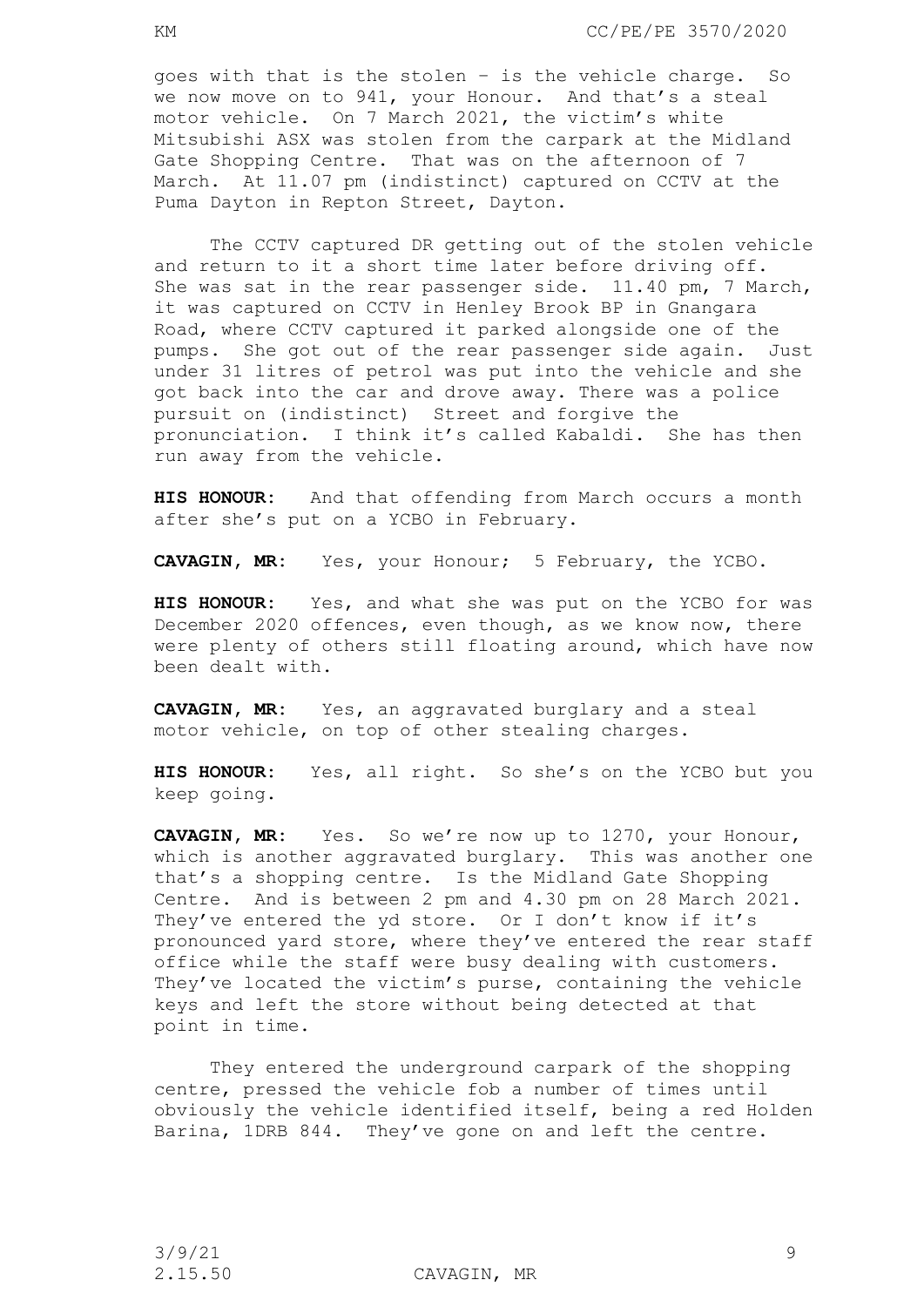This was all again captured on CCTV. AT 4.30 pm, they were seen at DFO Factory Outlet Store where they've abandoned the vehicle in the carpark and gone into the DFO store where they were seen wandering around the DFO on the CCTV. Again, they were arrested in relation to that on 3 April.

**HIS HONOUR:** All right. And so, all these March offences, when there's a spree, obviously she's still on bail for all the other matters.

**CAVAGIN, MR:** Yes.

**HIS HONOUR:** But it's also the YCBO, which is now not effective – in breach of.

**CAVAGIN, MR:** Yes, yes, your Honour.

**HIS HONOUR:** Keep going.

**CAVAGIN, MR:** The 1721, I just read the facts for your Honour. 1723, which is between 3 pm and 4.30 pm on the day after now, 29 March. They've attended Westfield Shopping Centre in Booragoon. Entered the Cotton On store. They've gone to the rear staff room, which the staff were busy dealing with customers. They found again the victim's handbags, containing the vehicle keys. Left the store, entered the underground carpark.

Again, done the fob numerous times and this time they found a Subaru G 5X, 1GSG 553. Again, they've got in the vehicle and left and again this was all captured on the CCTV and also within the Cotton On store. 10.45, 31 April, police saw that Subaru travelling along Altone Road in Lockridge, where it's involved in a police pursuit. DR and the others were arrested after a short pursuit as they attempted to run from the police, after the pursuit ended.

Her mobile phone was seized and has taken video footage of herself driving in a stolen Subaru over several days or engaged in police pursuits. It also shows her taking selfies of herself wearing the same clothing that was seen on the CCTV at the previous two – at the shopping centres. 1274, we've heard those. Now, we go on to 1408, your Honour. It's at 10.20, going back a day, back to 28 March and this is I think alleged to the DFO here. So this was at the DFO centre.

That was about 4 pm on 28 March. They've entered the DFO in – by Perth Airport. Arrived in a stolen red Barina, that 1DRB 844 previously mentioned. Abandoned in the

2.15.50 CAVAGIN, MR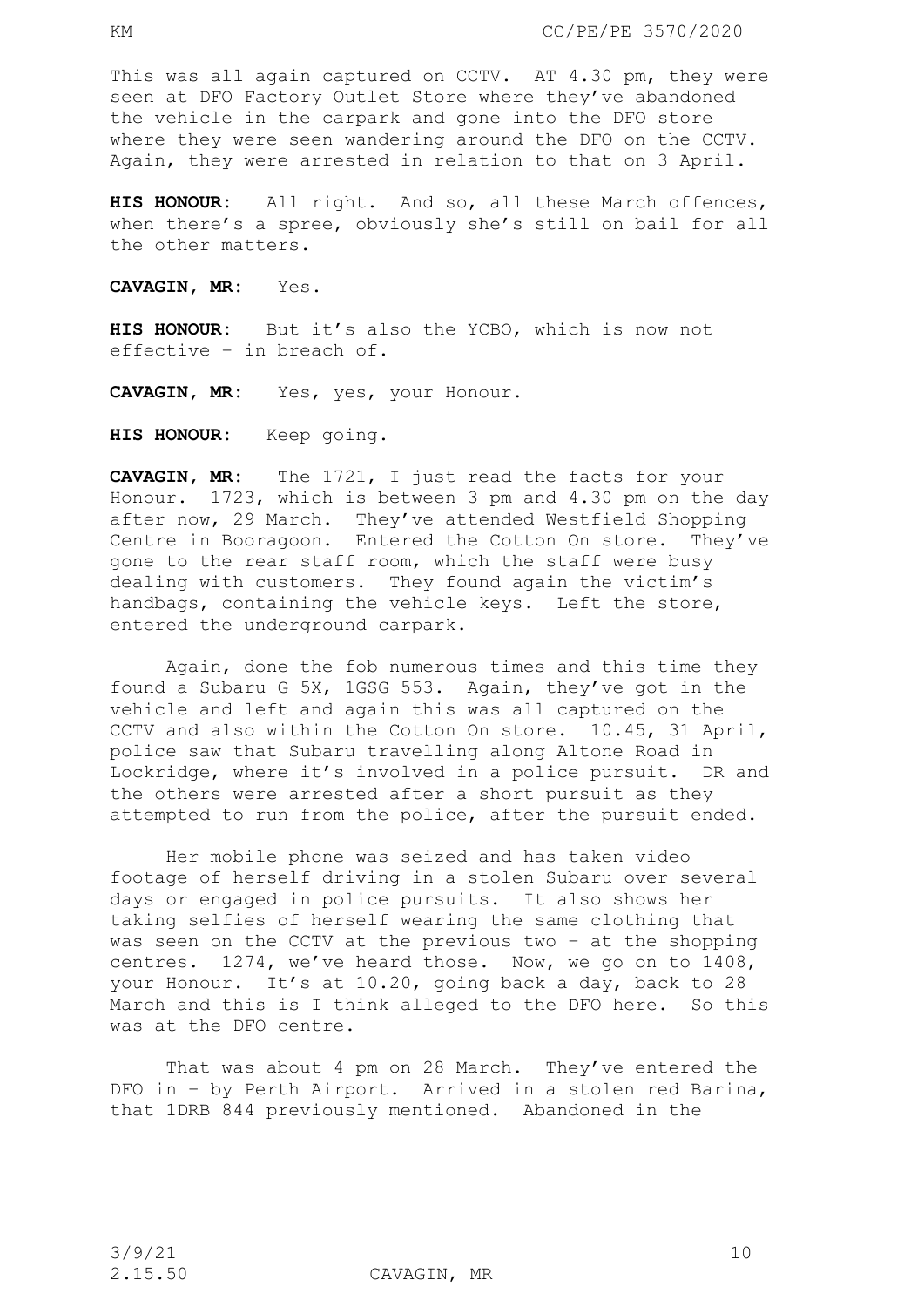carpark and then gone inside the DFO. They've entered the Matchbox store, then speaking to a staff member in order to distract them while one of them has gone in the staff room. The staff office, behind closed door and has a Staff Only sign on it. They found the victim's purse with the keys, left the store.

Witnesses heard one of the girls say, "I've got the keys". And all three began to head towards the exit, towards the carpark and as a result, security were notified. Sighted DR and he has requested them to stop. They immediately ran as the security gave chase. Ran through the carpark. They've turned and thrown the keys back towards the security, who've picked them off of the ground. One of the co-accusers held onto the purse and didn't throw that away. They were captured on CCTV outside the DFO.

They were arrested subsequently in relation to that. And that's – we're now left with 2920, your Honour. And that's between 1 am and 5.30 am on 28 July 2021, the victim's BMW was stolen from a – during the course of a burglary in Landsdale. Then I'm moving forward two days to 30 July to about 10 am. DR was in that stolen BMW on Altone Road near Reid Highway in Beechboro.

Police doing patrols saw the vehicle, identifying it as a currently outstanding stolen vehicle and have activated their emergency lights and sirens in an attempt to get the driver to stop. Police attempted to intercept it on that Altone Road near Reid Highway. The driver has gone through the red traffic lights to avoid police and accelerated heavily on that road towards Benara Road. Police attempted to intercept there. Reached the traffic control light.

When reaching the light, the driver pushes through two civilian vehicles stopped at the lights, impacting both of them, causing significant damage. The driver has gone through the intersection, attempted to turn left onto Benara Road and has impacted with traffic control light, causing further damage. She and four the others then got out of the vehicle and ran off in different directions. She was stopped after a short foot chase and subsequently arrested. Now, your Honour, those are all the facts on the list today, your Honour.

# **HIS HONOUR:** Mr Fort.

**FORT, MR:** Yes, your Honour. So when I lodged the section 40 review documents, I lodged the matters for which his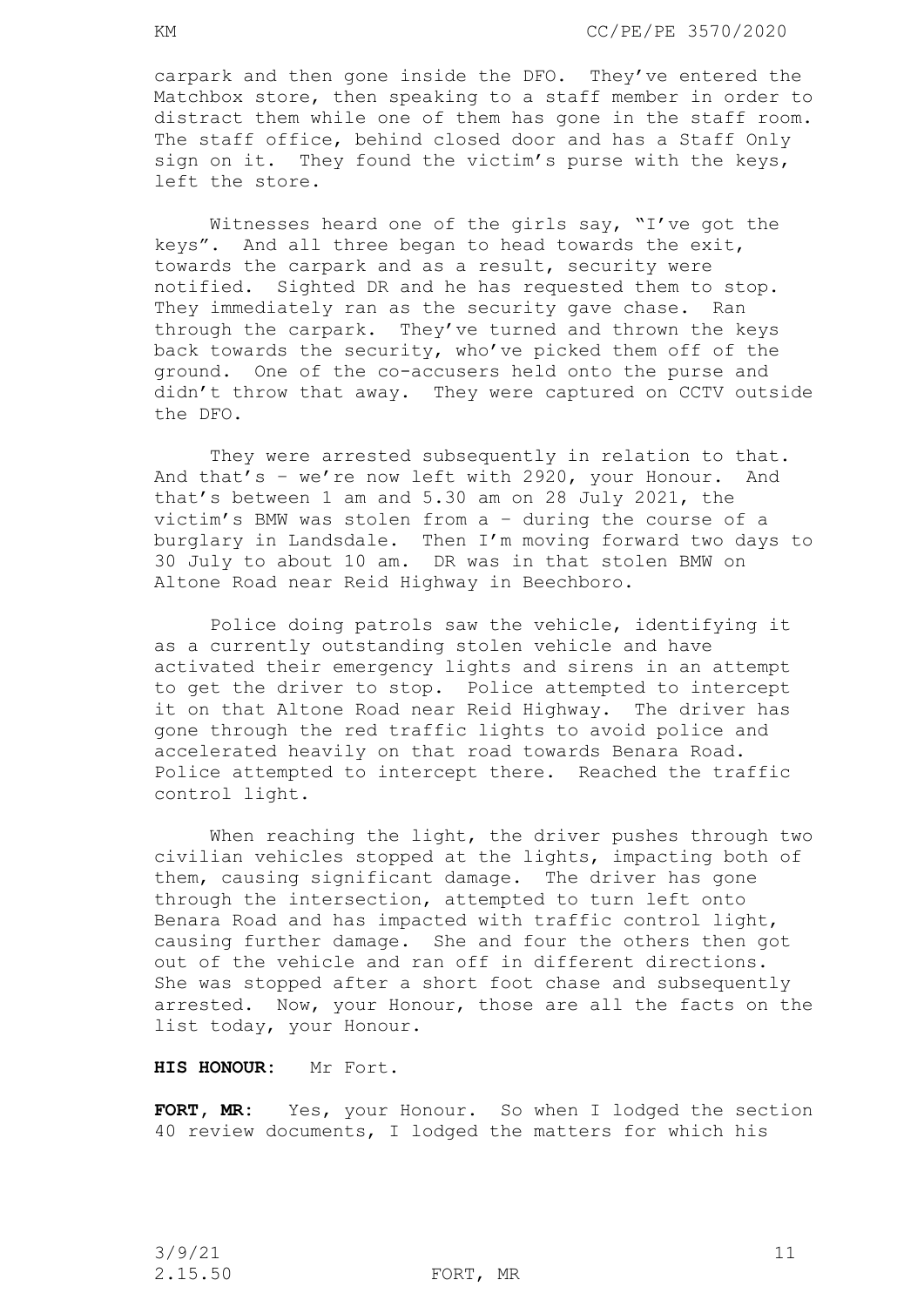Honour imposed detention. There were other matters, such as associated stealings. There was a breach of bail. I think there was a single gains benefit by fraud charge, which were  $- -$ 

**HIS HONOUR:** Mr Cavagin has only read out the ones which attracted the sentences of detention.

FORT, MR: That's right.

**HIS HONOUR:** Yes.

**FORT, MR:** And that's what my focus is going to be on as well. So I didn't think that there would be any issue taken with the section 67s that were otherwise imposed.

**HIS HONOUR:** No, no. All I'm worried about is the sixmonth detention sentence.

**FORT, MR:** Yes. I raised two factual disputes at the initial sentencing hearing in relation to that attempted aggravated armed robbery. That was – sorry, one in relation to the attempted aggravated armed robbery and another in relation to one of those latter steal motor vehicle charges. The attempted aggravated armed robbery was raised – the dispute was that she didn't chase after the victim afterwards, but the victim clearly did run across the road to another venue and that's where she sought assistance from the police. In my submission, I don't think that would have made a material sentence – difference to sentence in any event but that's disputed by me – raised.

**HIS HONOUR:** If that was the dispute, Mr Fort, I can't understand how it took a year to resolve it.

**FORT, MR:** No, no, that – I just am saying that the hearing on Thursday a week ago, I raised that as an issue and his Honour  $-$ 

**HIS HONOUR:** I think his Honour disposed of it in your favour in one line, didn't he?

**FORT, MR:** That's right, yes.

**HIS HONOUR:** Yes, so - - -

FORT, MR: But there were other charges, your Honour, that were part of the negotiations. Some were discontinued.

**HIS HONOUR:** But related to this incident?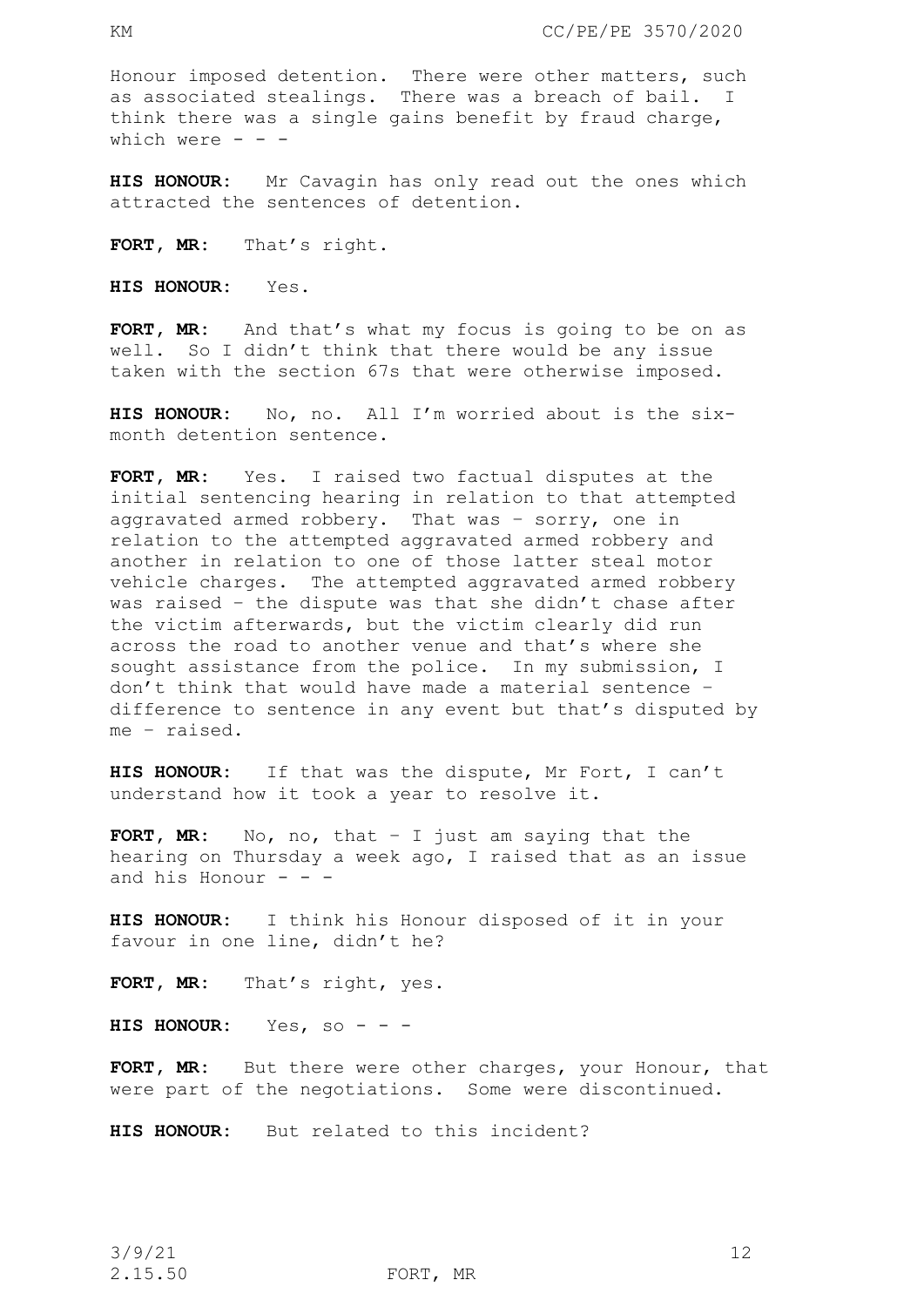**FORT, MR:** That Tarocash burglary was discontinued.

**HIS HONOUR:** Which one, the - - -

**FORT, MR:** I think it was Tarocash that was mentioned.

**HIS HONOUR:** Yes.

**FORT, MR:** Is that the one – and it was replaced with just a stealing, and it was just  $- -$ 

**HIS HONOUR:** Yes, what did it have to do with this robbery?

FORT, MR: Specifically the robbery?

**HIS HONOUR:** Yes.

**FORT, MR:** Nothing. It was a similar time – around that time, I believe.

**HIS HONOUR:** Yes, well, that's what I'm saying. When you've got an 11 year old, why – what did the robbery have to do with the negotiation on the Tarocash? I'm trying to understand why the plea gets delayed for 11 months.

**FORT, MR:** Okay. Your Honour, one of the issues was section 29 capacity.

**HIS HONOUR:** Sorry?

**FORT, MR:** One of the issues is section 29 capacity, particularly with somebody like DR who is so young, coming before the court with such serious charges. And she did present having some language issues, which is confirmed - - -

**HIS HONOUR:** Has ALS always represented her?

**FORT, MR:** Yes.

**HIS HONOUR:** Well, if there was a capacity issue, then how is it possible for her plead to all the other stuff she pleaded to before then and was put on an order before?

**FORT, MR:** No, I did plead her to those charges subsequently, your Honour. She did plead to those charges subsequently and she was placed on that order. The intention being to try and assist DR to get some rehabilitation in the community. There was some suggestion – I don't exactly; I can't recall why but she could have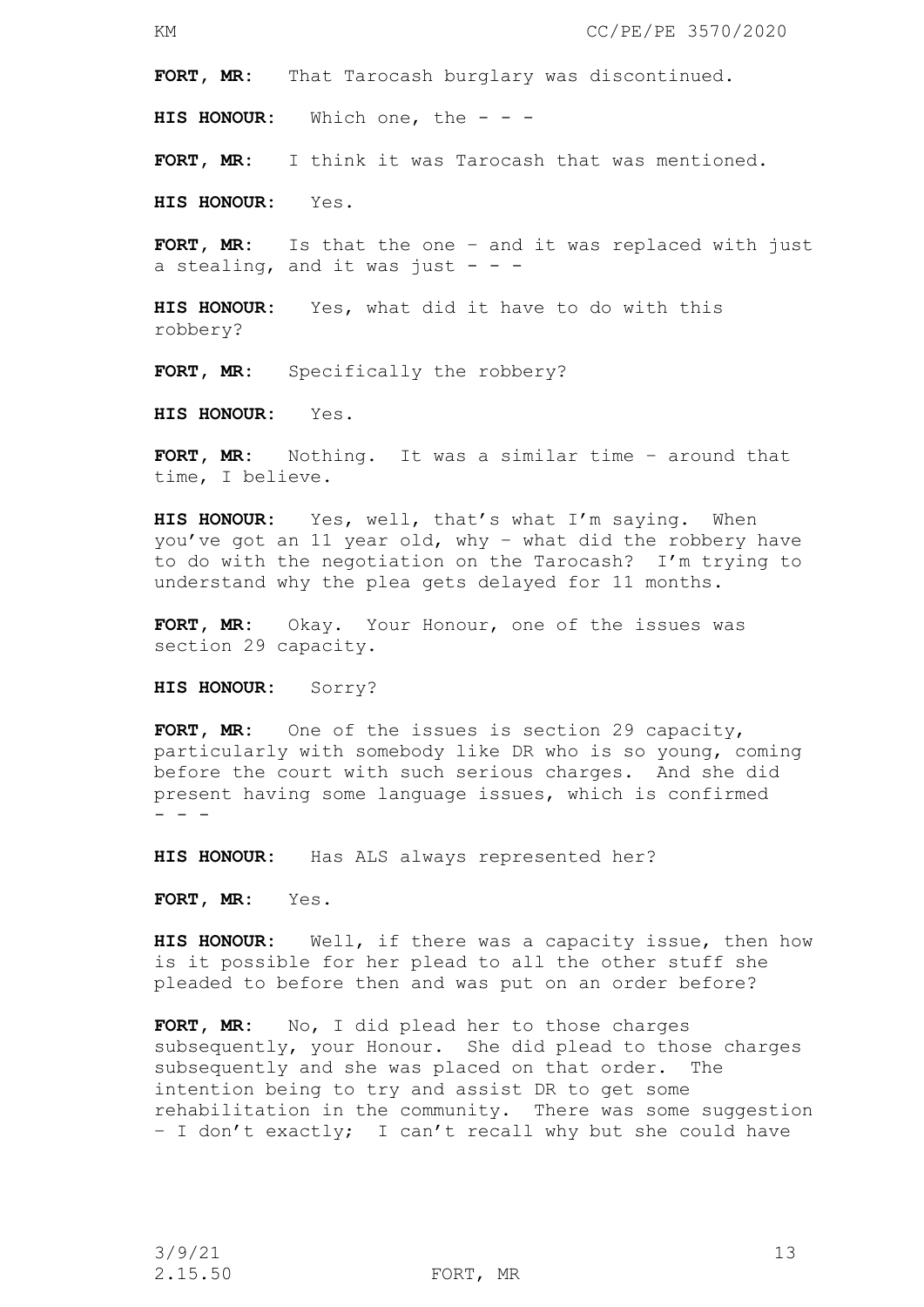gone to the Juvenile Justice team for some charges but that didn't happen.

She was placed initially on a youth community-based order. And it's not the fact that there was no compliance at all. There has been some compliance with that youth community-based order in my submission. And the report from the youth engagement program backs it up, I think. With some additional supports provided to DR, she can comply, and she can comply very well and that was demonstrated, I think, in the three and a half weeks leading up to the sentencing exercise on 26 August, when she complied with very strict bail conditions.

She also attended the Youth Justice office with the assistance of Ms G, as noted in the report. So she can attend supervision sessions and she can comply with strict court-imposed conditions. And she also has had a long issue with missing out on school, which is very important to be addressed in my submission.

And that's why it was put forward – a number of different schools have been put forward but more recently, with stable accommodation and her mother's new residence, where she has complied with her bail conditions, there's a nearby school in Theory which DR has expressed interest in attending and Ms G has confirmed in that letter for your Honour for your court today that she has enrolled her. Sorry, she has lodged the enrolment forms, but they said  $-$ 

**HIS HONOUR:** Sorry, which – I read in the Youth Justice report that you had given her an enrolment package.

**FORT, MR:** Yes.

**HIS HONOUR:** But where's the – are you saying she's enrolled now; is that right? Where do I get that from?

**FORT, MR:** On the letter from Ms G. It was provided today, your Honour.

**HIS HONOUR:** On 19 August, yes. Seems to have completed –  $well - - -$ 

**FORT, MR:** And there needs to be a meeting and that's standard.

**HIS HONOUR:** Look, I'm glad someone is doing it, but it wasn't her mum.

2.15.50 FORT, MR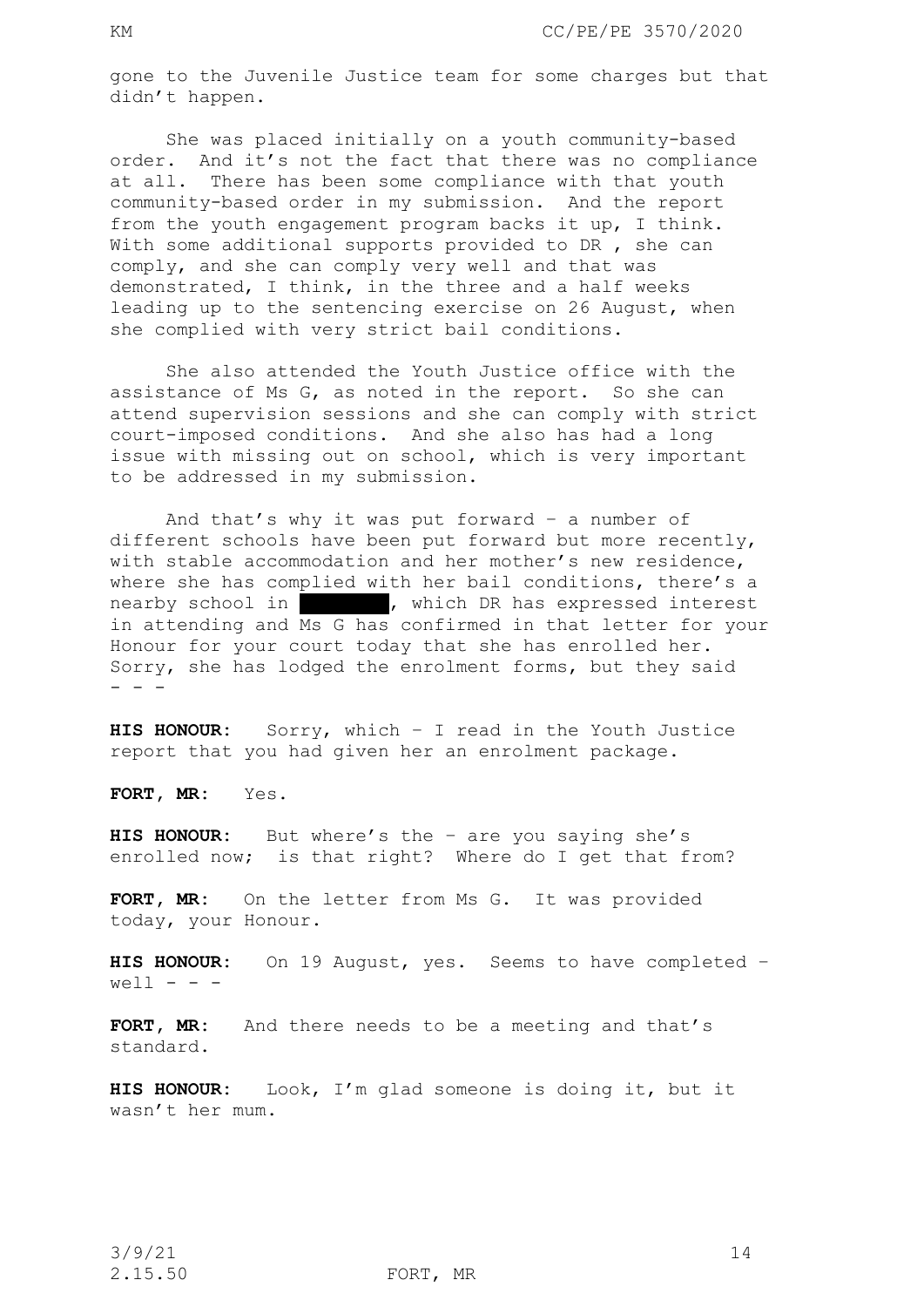**FORT, MR:** No. Look, I'm not going to defend her mum or – but in this situation, I understand the mum did want her to go to that school and had got the documents but hadn't - - -

**HIS HONOUR:** Yes, let's get to the point. Right, DR is 12. She needs support; she needs assistance, right.

**FORT, MR:** That's right.

**HIS HONOUR:** I know ALS are doing everything they can through the youth engagement program, but I'm concerned, when I read the Youth Justice report – and I will speak to Ms Anderson in a moment to see if there's any updated information – that Mum has got this new residence. She actually doesn't sound that keen, to be frank. That's why I was hoping she would be here, and we might still have to try and get her on the line and speak to her.

She seems more concerned about whether she might lose the residence because of the number of people that are there. You've identified **Clouman**, youth engagement program trying to do the right thing. Mum was given the enrolment package and I'm still not actually seeing a great deal of support where DR would actually be living, which would give me confidence that she's going to have the family support which she needs. That's my concern.

And the consistency in residence – all the things she has been missing, which are obviously clearly the reasons for her offending in March. I mean, she's living here, there and everywhere and doesn't have a lot of support in her life. There's only so much Youth Justice can do. So where's the family who are going to look after a 12 year old as they should be.

**FORT, MR:** Well, her mother was here on 26 August. Obviously there has been a very quick turnaround in terms of lodging the forms yesterday and then trying to get this organised.

**HIS HONOUR:** Because she's in detention and you want to get her out.

**FORT, MR:** Absolutely, yes.

**HIS HONOUR:** That's why I thought she would be here today.

**FORT, MR:** I did speak to DR 's sister last night or yesterday afternoon. She has confirmed that she would like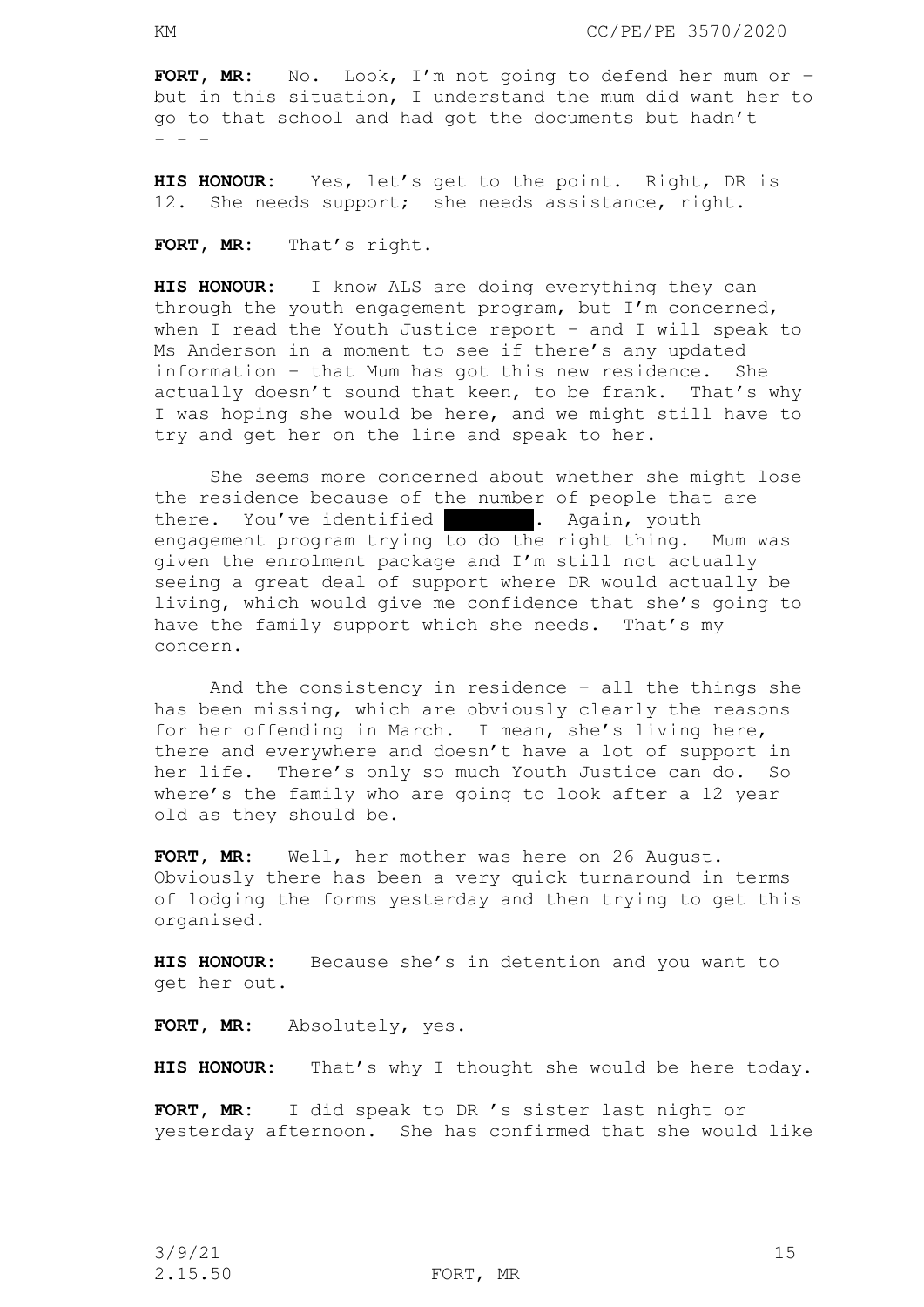to have DR back at the house. The reports have alluded to DR 's sister on a number of occasions because part of the issue is that Mum's perceived conflict between - - -

**HIS HONOUR:** Okay, let's say, Mr Fort, that I am persuaded that the magistrate ought not have – or certainly I on review – ought give her the opportunity of an intensive youth supervision order – and DPP conceded an intensive youth supervision order on the last occasion – she is a 12 year old girl with – as the magistrate properly identified – a spree of pretty serious offending. Although, the most serious was right at the start. She has made some efforts as best perhaps a 12 year old can without the support of adults around her. Let's say I'm persuaded that she should qet an IYSO now  $- -$ 

**FORT, MR:** Yes.

**HIS HONOUR:** - - - where's Mum? Who's going to look after her when she walks out the door?

**FORT, MR:** I did have Mum on the phone, just when the matter was called.

**HIS HONOUR:** That's not the same thing, is it. Mum on the phone is not the same as Mum, "Here's my 12 year old. This is where we're going to be sleeping tonight. And she's going to go to school on Monday morning". What's the plan?

**FORT, MR:** The plan is to organise that meeting with the school at  $\blacksquare$  . DR needs to attend that meeting. She needs to be there, so they can talk about what's going to be reasonably expected of her should she commence at the school. It's very normal in this situation for a child that has been disengaged from school for a long period of time to have that meeting because they won't put her on a full five-day a week schedule initially.

**HIS HONOUR:** No, sure.

FORT, MR: She will be on a two or three day schedule. Something that is reasonable, so that she's not set up to fail. But that won't happen for some period of time, unless she's released. So I would be submitting that an intensive youth supervision order is appropriate to be imposed, so that that can be moved ahead. Her mother -  $I'm$ sorry, your Honour, was just purely a timing issue.

I haven't been able to speak to her, but I can say, which is positive, she did call me immediately just prior

2.15.50 FORT, MR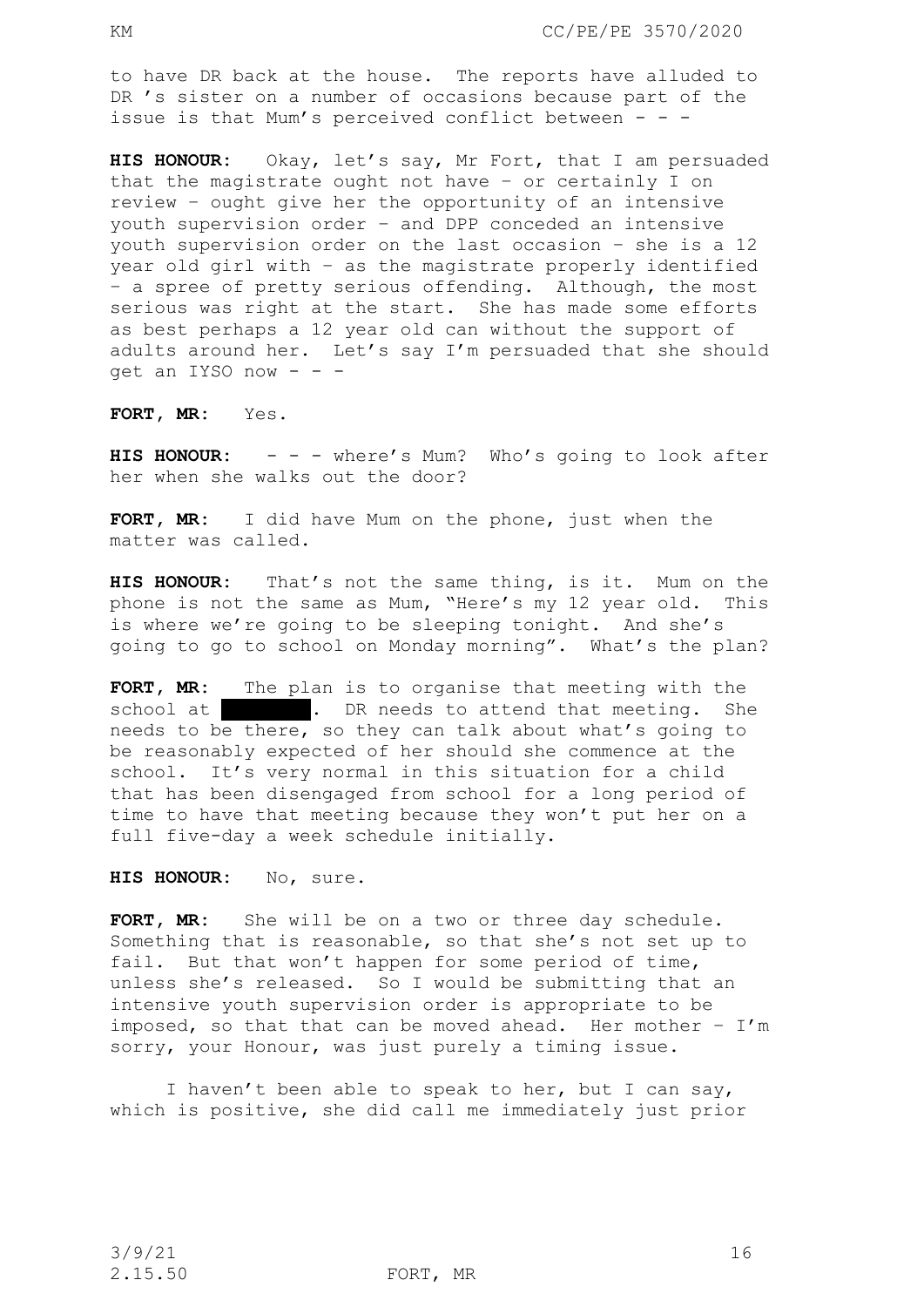to this sentencing hearing commencing. I spoke to her on the phone and said, "I'm sorry, I need to go right now because his Honour is being called in". DR said she spoke to her mother two days ago and she is willing to have her back, according to DR . Youth Justice has advised me that they have spoken to her mother as well. Somebody - - -

**HIS HONOUR:** I will hear from Ms Anderson in a moment.

**FORT, MR:** Somebody else, other than Ms Anderson, spoke to her and confirmed the updated plan that she's willing to have her. There's obviously concerns because the mum has gone to some effort, I believe, to set herself up with this new house, with her partner and she wants to keep it stable. Of course she doesn't want to lose it because – and there have been issues in the past but that's not a good reason, in my submission, that she shouldn't be allowed to be given the opportunity on an order. She should; she has that stable accommodation at home.

**HIS HONOUR:** Detention isn't a parking place for people who have got nowhere else to go. You're completely right.

**FORT, MR:** Yes.

**HIS HONOUR:** But I want to know what's going to happen.

**FORT, MR:** There are a number of supports, which in my submission are actually starting to work because of that period of compliance just prior to 26 August. Although there's reoffending within a month – within two months, sorry – of the order being put in place back in February, there has actually been overall, I would submit, a reduction in offending over a period of time. In July, it's a steal motor vehicle offence.

There's a dispute – another one, which was resolved in her favour, about whether she was ever the driver of a car. It's not alleged in any of these particular charges that she was a driver of a car for these matters, but it's stated in the facts of one of these that she was a driver of one of those cars in a video on another occasion. Now, she disputes that. I raised that before, but it doesn't appear that that's the subject of a particular charge. So I don't think that would be relevant in any event.

**HIS HONOUR:** Mr Fort, there is a preoccupation with lawyers in this jurisdiction  $- -$ 

FORT, MR: Yes, your Honour.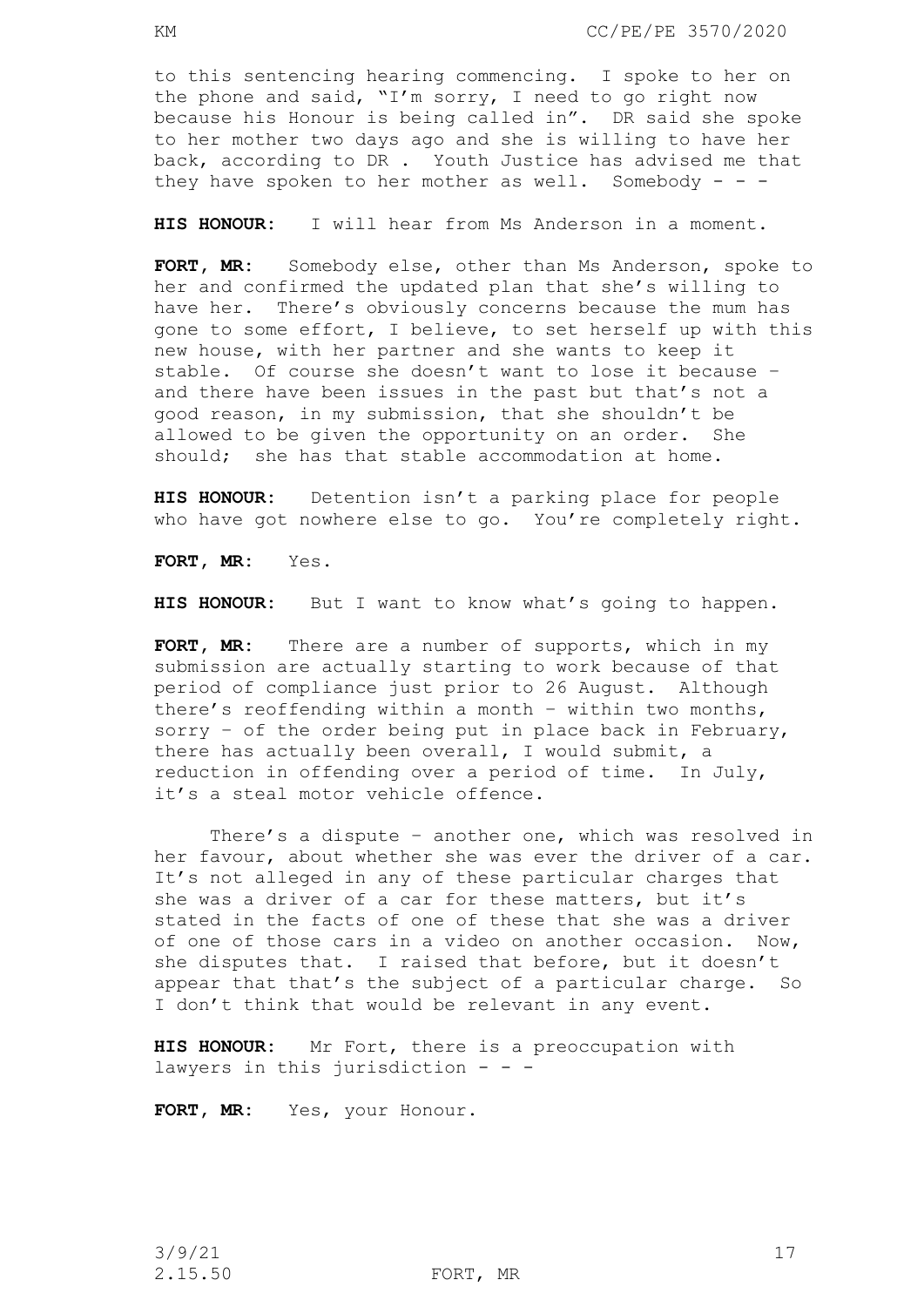**HIS HONOUR:** - - - in arguing about matters of fact, which make absolutely no difference to sentencing children. And that's where a dispute on the facts is important, where it might make a difference to sentence. That is not going to make any difference at all to whether I let DR out or not.

FORT, MR: Yes, your Honour.

HIS HONOUR: Nor on plea before the magistrate. So - - -

**FORT, MR:** I might quickly go back to the actual submissions because I think they are important.

**HIS HONOUR:** I've read them. And I'm concerned about the time because I want to know what's happening with that. So I will come back to you.

**FORT, MR:** Okay.

**HIS HONOUR:** You can finish your submissions if I need to hear it.

**FORT, MR:** Yes.

**HIS HONOUR:** Ms Anderson, have you got an update on the report that was before the magistrate?

**ANDERSON, MS:** Yes, your Honour. There's no change in the circumstances.

**HIS HONOUR:** Sorry?

**ANDERSON, MS:** There are no change in circumstances since the report dated 16 August.

**HIS HONOUR:** Yes.

**ANDERSON, MS:** Youth Justice has spoken to Ms D, and she is willing to have DR reside with her at Waterford.

**HIS HONOUR:** Yes.

**ANDERSON, MS:** Now, this plan is applicable for the supervised release order, as well as should  $- -$ 

**HIS HONOUR:** All right. So it's the same plan that would be going up to the board.

**ANDERSON, MS:** That is correct, your Honour.

 $3/9/21$  18

2.15.50 ANDERSON, MS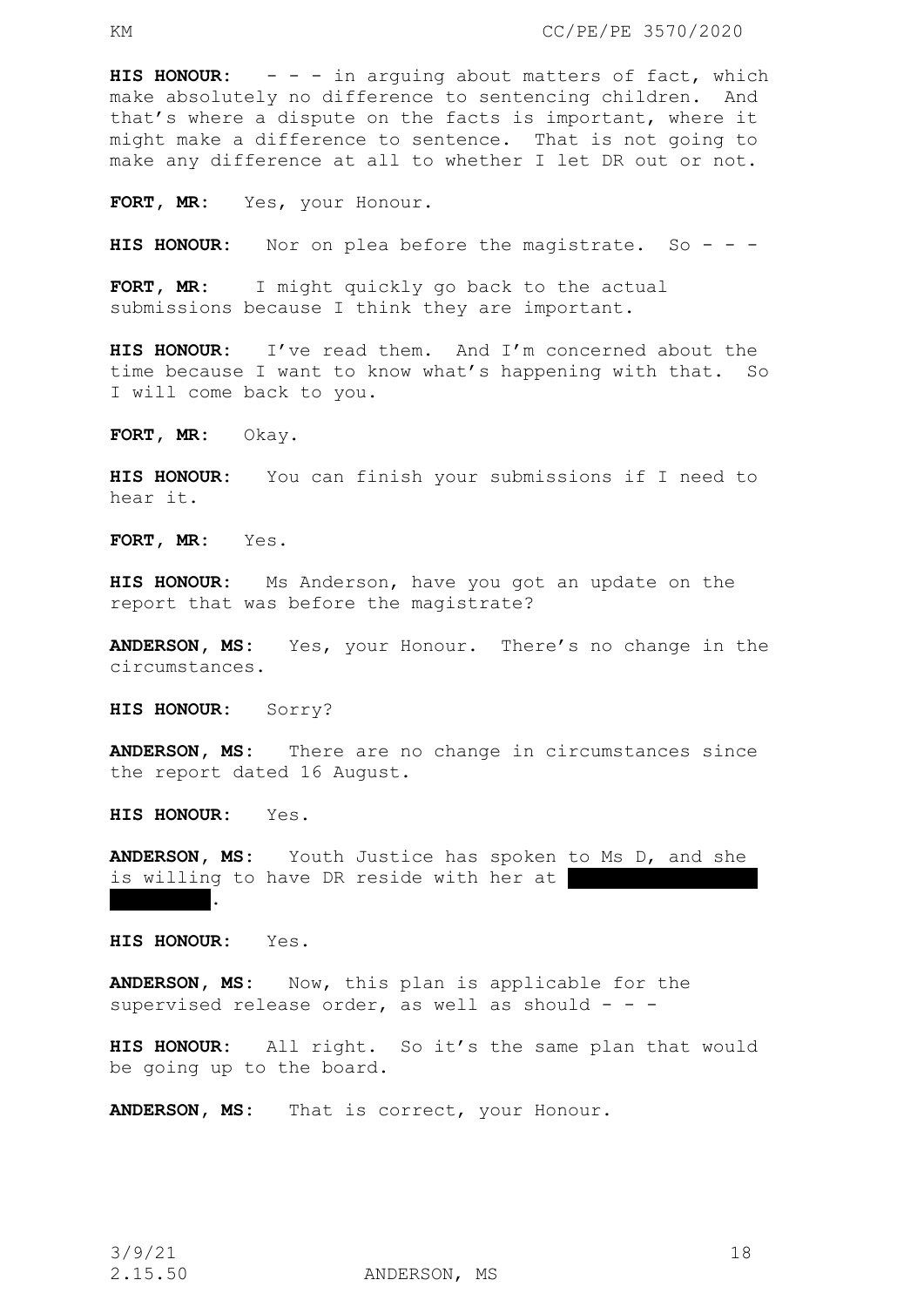**HIS HONOUR:** Yes.

**ANDERSON, MS:** So there's no changes in her family situation. In relation to the application for  $\blacksquare$ , it has been confirmed with That that that application has been received. However, they have advised that there is a wait list.

**HIS HONOUR:** Yes.

**ANDERSON, MS:** And they were unable to provide any timeframe of when DR would be able to commence, should she be offered a place. Other education options were explored. However, DR only wants to go to The She has got some strong – DR has some strong supports that have been visiting her at Banksia from the community. That's Beyond Youth Justice.

**HIS HONOUR:** All right.

**ANDERSON, MS:** As well as Ms G from the ALS youth engagement program.

**HIS HONOUR:** Who wrote the letter, yes, yes.

**ANDERSON, MS:** Both of those agencies are providing DR with mentorship and support in attending appointments, reporting to the – had been reporting for supervision. The family are also open to Child Protection, the intensive family support team.

**HIS HONOUR:** All right. Well, let's call that a no. Have we got an agenda?

**ANDERSON, MS:** I will provide the court with an agenda, your Honour.

**HIS HONOUR:** Yes?

**ANDERSON, MS:** Yes.

**HIS HONOUR:** Mr Cavagin, what's your view?

**CAVAGIN, MR:** Certainly at the outset, having regard to the seriousness of the offences, I think we would probably have to jump straight to the two with the threats of violence. So that would be the aggravated robbery and the threats. Both of those are serious and certainly detention is – immediate detention is open to your Honour and also that was considered at the earlier sentencing.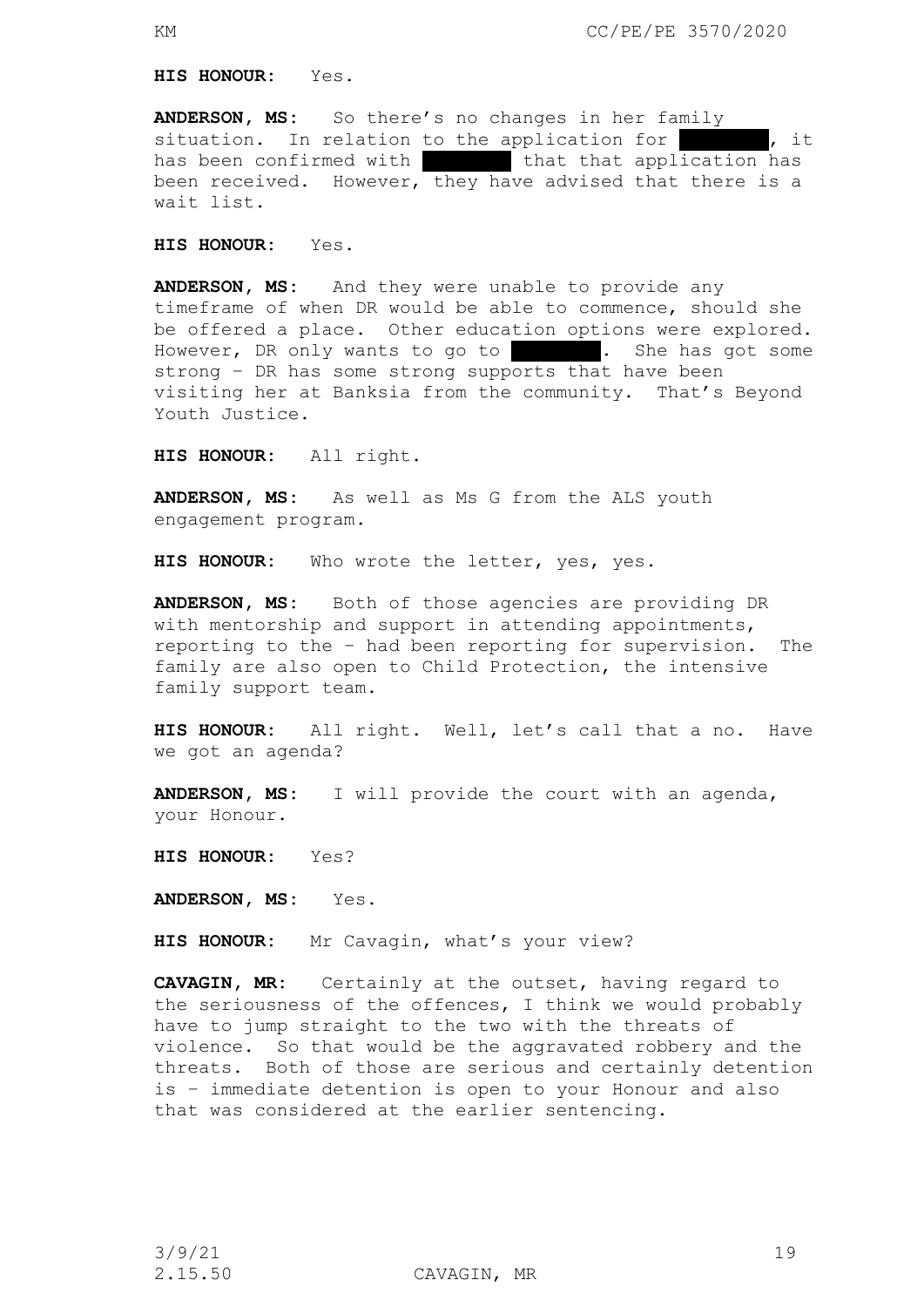And the State would submit and all the factors relevant were considered in depth and covered in depth by his Honour at the prior sentencing. Due regard was given to all the relevant youth justice sentencing principles. But this is a fresh sentencing, your Honour. So at the outset, I would say detention is certainly open, having regard to the seriousness. Now, the last sentencing, the State conceded that, having regard to the amount of time that she has already spent in custody, that an IYSO was certainly open to the court.

Now, some of my concerns I guess have just been slightly mitigated by Ms Anderson and that's in regards to the support that DR is getting in the community. And it's a very good assistance being given to her by the – also the DCP intensive family support and the Beyond Youth Justice and the ALS youth engagement, which do a very good job. But my only concern is that there is still some instability.

And without meaning to guess the reason behind the sentencing at the last one, that I would submit is something which the courts need to consider, the degree of instability that DR may have at home and whether there is sufficient support. We know there's support in the community.

There's three very good supports but where the support needs to be given is at home and is there enough stability in the household to support DR at such a young age, without setting her up to fail. And obviously, reoffending has got to be a massive risk for DR , having regards to the nature of offending, vast offending over such a long period of time. It's going to be a big ask if there's an order if DR is put on it for her not to reoffend within the period of the order. So my only concern would be if sufficient home support is in place for DR .

**HIS HONOUR:** Thank you, Mr Cavagin. I don't need to hear anything further from you at this stage. Mr Fort, what we're going to do is adjourn briefly, so that, Mr Fort, you can give the number to Ms Associate; we can get DR 's mother on the line, and I can have a chat to her. And agenda, Ms Anderson, how long will it take you to do?

**ANDERSON, MS:** I can do it right here, your Honour. I can handwrite an agenda.

**HIS HONOUR:** Well, I will adjourn briefly to give you time to prepare an agenda to pick up all those matters.

2.15.50 ANDERSON, MS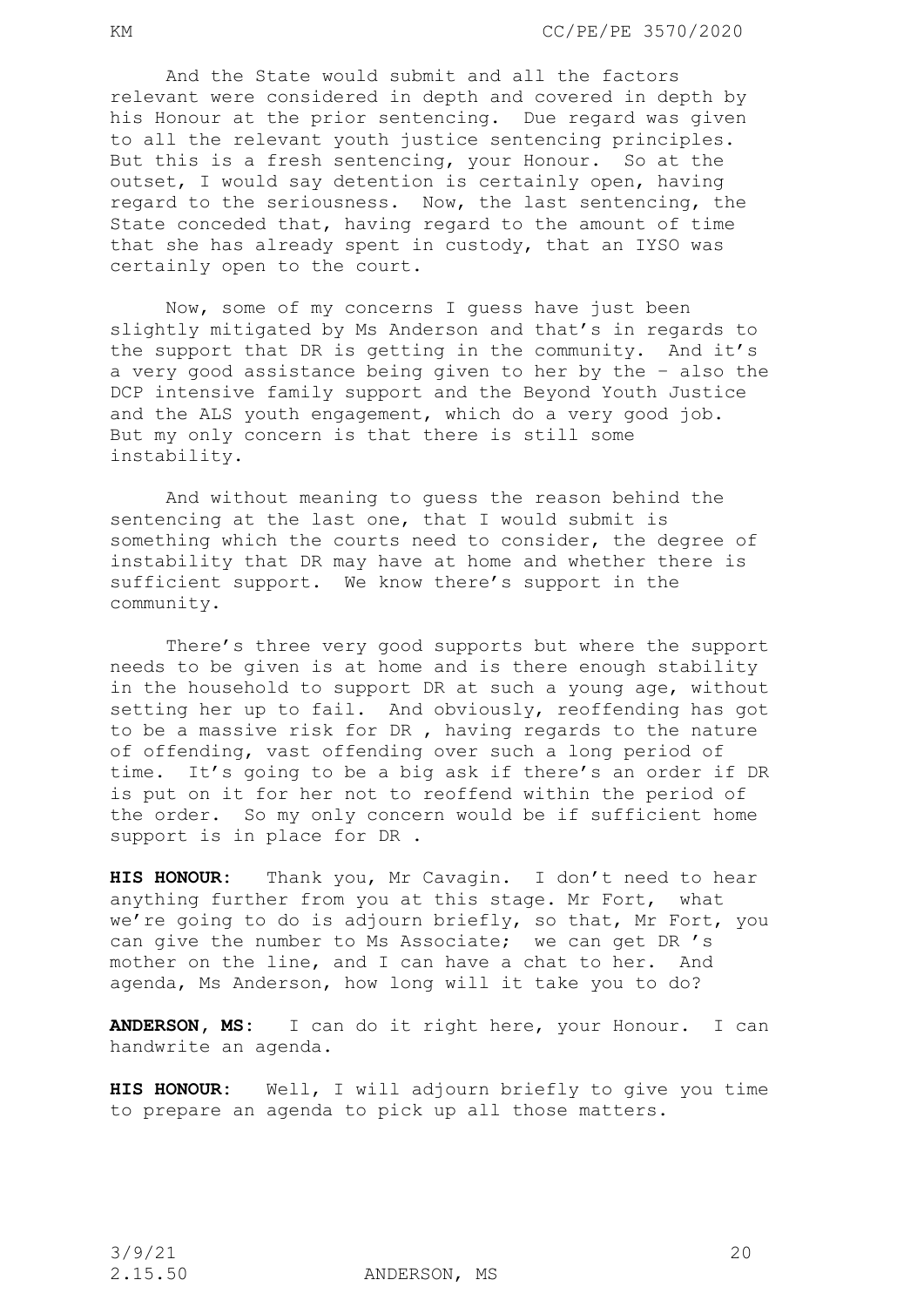**ANDERSON, MS:** Yes, your Honour. Would it be intensive youth supervision order?

**HIS HONOUR:** Yes, an intensive youth supervision order for five months, is what I'm thinking about.

**ANDERSON, MS:** Thank you. Without detention?

**HIS HONOUR:** Without detention.

**ANDERSON, MS:** Certainly, your Honour.

**HIS HONOUR:** But I want to be sure – as I say, I want to speak to DR 's mum first and be sure that she can come and get her. Otherwise I might have to come up with another short-term plan.

(Short adjournment)

**HIS HONOUR:** All right, thank you. All right, Ms D, you can just stay a bit longer if you will because I've just got to give some brief reasons for what I'm going to do.

**D, MS:** Yes.

**HIS HONOUR:** And then I will explain the practicalities when I've finished that, all right?

**D, MS:** Yes, no worries. Thank you.

**HIS HONOUR:** DR, I've got to explain it to you as well, all right. And it won't take very long. This is a section 40 review, which has been brought before me by Mr Fort on DR 's behalf, to review the sentence of  $-$  or sentences, rather, of Magistrate Hogan on 26 August, when he imposed six months detention, backdated by 103 days to the 15 May of this year.

**D, MS:** Yes.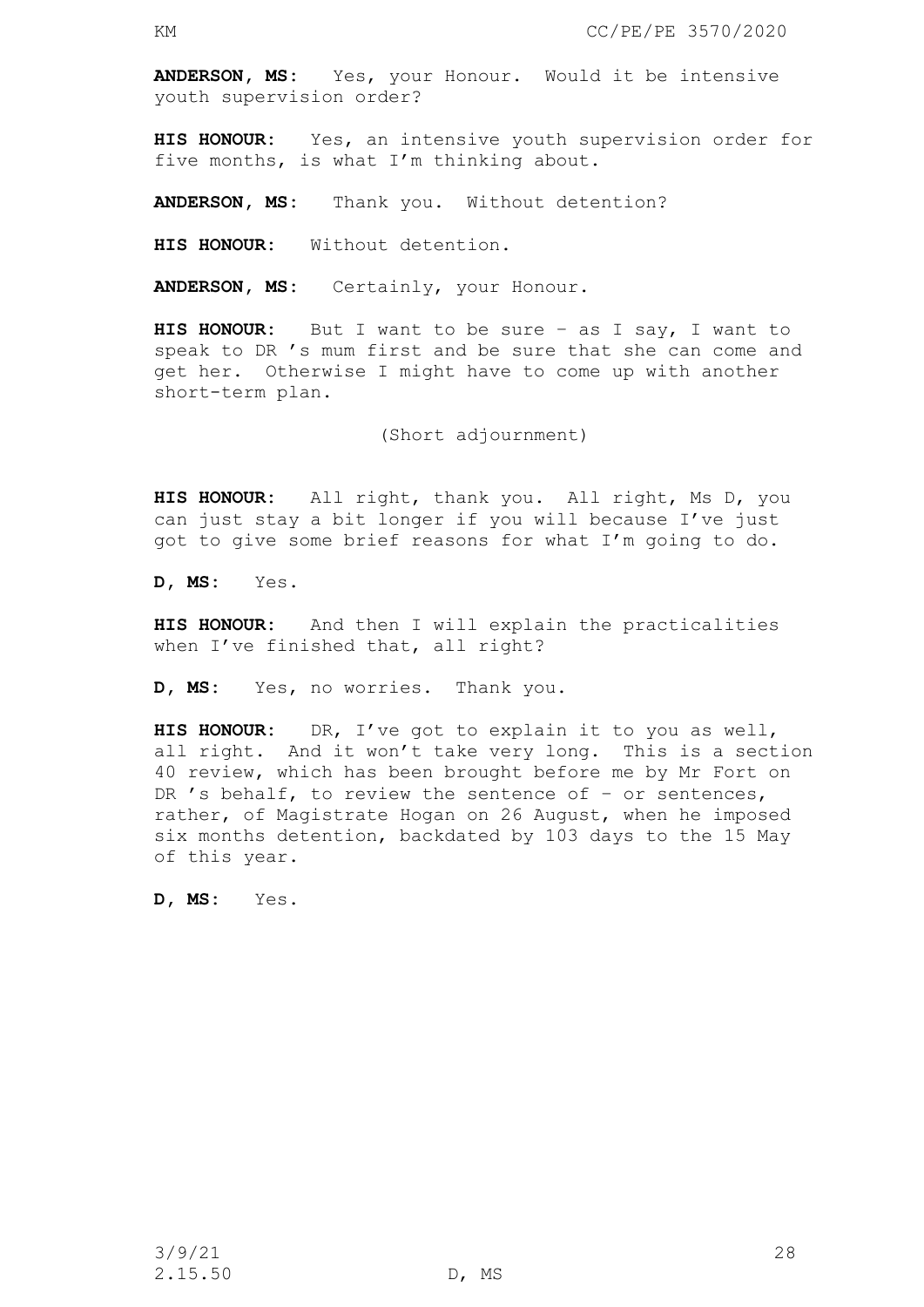**HIS HONOUR:** The principles for a section 40 review are well established. The preconditions for a review are established in this case. There's no need to establish error or manifest excess. I consider the matter afresh, as a new sentencing exercise and have regard, as I have done in this case, to some additional information. The additional information really has come from speaking to Ms D.

There's not a great deal extra in terms of Youth Justice or new information, given that the sentencing exercise occurred very recently. It seems to me, having heard the facts – and I don't need to go through those – they are accepted that differences – that there are, are very minor and indeed resolved in DR 's favour by the magistrate at the time of the original sentencing. It's also not necessary now for me to go through DR 's background, save to say that I've read all of the materials and the reports.

It is my view that although what the magistrate intended by his sentence of six months detention, was to as he said, impose the shortest sentence that he possibly could and it's clear, although he didn't say so expressly, that he intended that DR would be released on supervised release, subject to the decision of the board, very quickly and indeed his sentence was such that the board could have reviewed, and the earliest review date was prior to his sentencing.

Whilst the backdating was taken into account, the board, though – and, again, there's no criticism to be made of them, a plan has to be prepared and put before them – the board didn't sit immediately and is now due to sit next week in relation to DR 's matter. Now, the plan that is to be put before the board next week is indeed the same plan that Youth Justice have for her if she's placed upon an order and – can I have that agenda, Ms Anderson, if it's floating around?

I will go through the agenda in a moment with DR. But the plan seems to me to be a reasonable plan. Whether it's under the auspices of supervised release or whether it's under the auspices of an intensive youth supervision order. DR is still very young and that is in fact a primary consideration when it comes to sentencing her. Her record is not lengthy, but the magistrate was right to observe that there has been a really concerted spree of offending over the last year and a bit.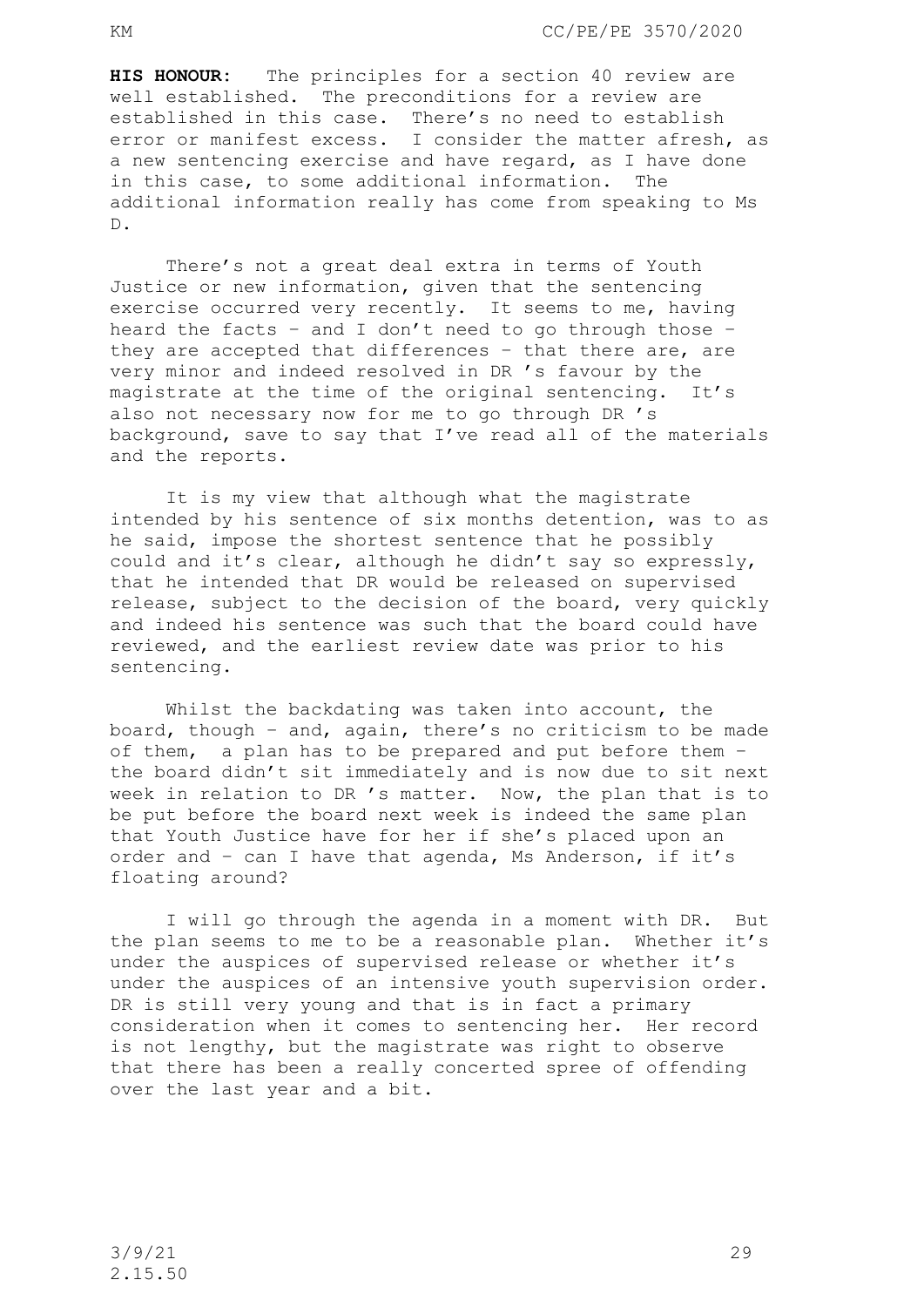In fact, she's only coming before me now for sentencing and indeed was before the magistrate for sentencing in relation to her most serious offence, which was one of the first offences that she committed back in August of 2020. It is the case that, as the magistrate observed, the offending has continued pretty consistently since then, that she's in breach of the youth communitybased order that she was placed on. It was the first order that she was placed on.

She's also in breach of bail because a lot of this offending has occurred whilst she has been on bail for various of the offences. Mr Fort is also right to observe that there has been, apart from the re-offending, some compliance with the youth community-based order but more importantly, more recently, there have been some gains in improvement in her compliance and she has been engaged with ALS through – where's that letter? If I can just find it again – through the youth engagement program, who've worked quite hard with her and have a plan in relation to continuing support.

 The most important consideration though – and this was before the magistrate but there's certainly some additional material being placed before me now in speaking to Ms D – is there is some indication of an improvement in DR 's personal circumstances, in that her mother has now gained secure accommodation and not only secure but away from Lockridge, which is not something which – the significance of which was appreciated on the earlier sentencing.

One of my biggest concerns is that DR has been committing these offences in company with mostly older girls who are well known to the court and with significant records. And it seems to me, based upon what I've read as well, being led astray, and hanging around with peers who are not a good influence on her. So I hope that her mother is right, that by living well away from there, that she will make a break from that peer group and manage to stay out of trouble. Mum is at home and obviously able to look after her. Her mum is keen to have her home.

Again, one of the earlier reports indicated that Mum perhaps wasn't certain about that but, having spoken to Mum, I'm satisfied that that history of conflict will no longer, she thinks, be a problem because there's less people in the house and it's calm in the house now and that in fact, in those circumstances, she is happy to have DR home with her and provide her with supervision.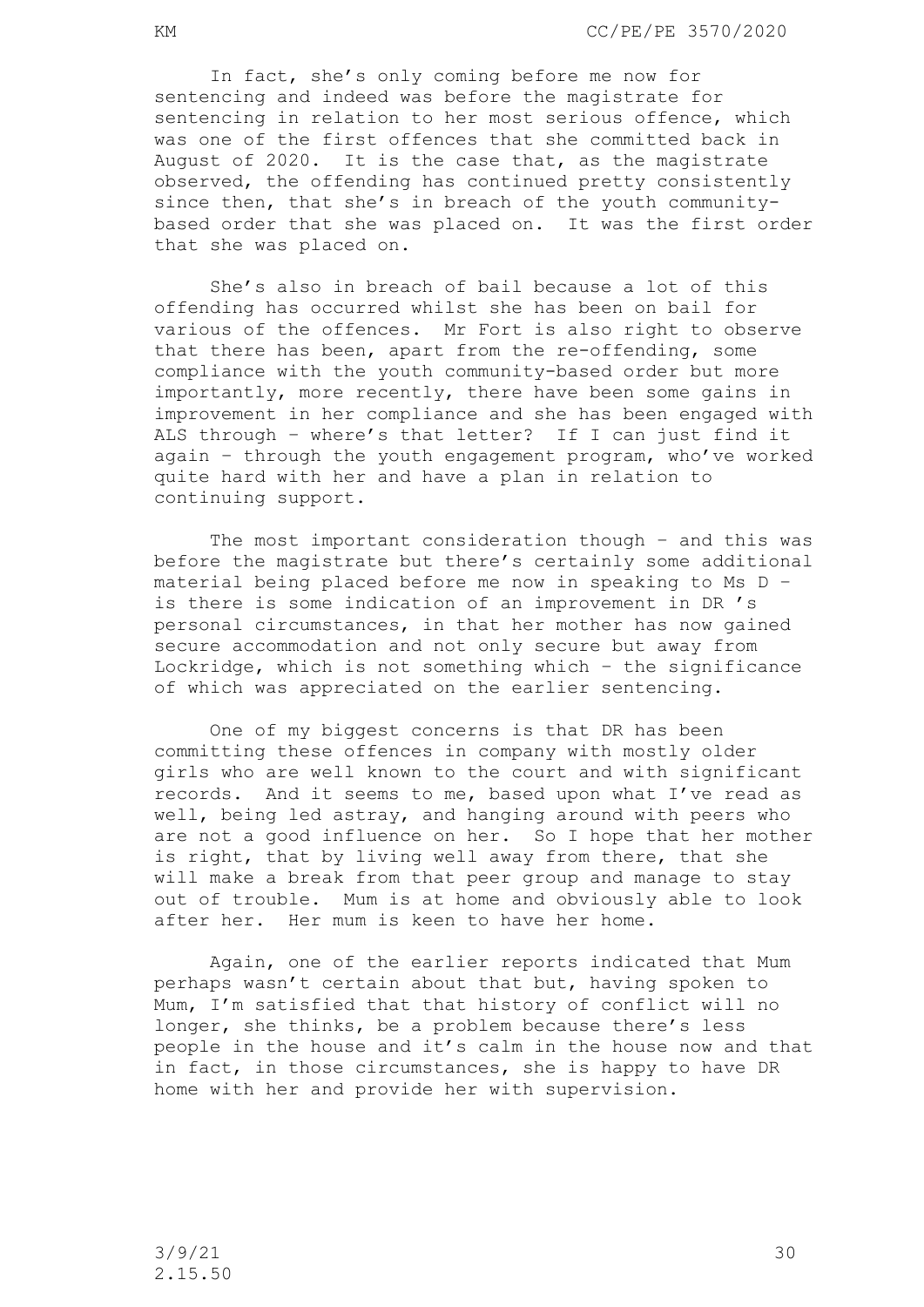Obviously I'm still concerned about schooling but she's on the wait list at  $\begin{bmatrix} 1 & 1 \\ 0 & 1 \end{bmatrix}$  and hopefully with the assistance of Ms G and also, as  $I'$  ve now heard, the ongoing support of the Department of Communities and as Ms Anderson has also explained to me, the assistance of Youth Justice. Some more structure can be put in place, so DR has continuing support in the community, as well as mentoring.

In light of all of those matters, I do think in fact that, although he was trying to do the right thing because he thought there might be an immediate release and it would then only be with three months of risk hanging over her head, I do think the door was in fact open to the magistrate on the original sentencing to conclude that not only an immediate sentence of detention was open – and that is primarily just because DR is still so young and we've got to exhaust all the rehabilitative opportunities first, being the point that Mr Fort has made in his written submissions about that.

The importance of rehabilitation principles of Youth Juvenile Justice are fundamental. And although the magistrate concluded that community protection is the paramount consideration and required a sentence of immediate detention to be imposed, I don't agree that is the case. Whilst community protection is important, there are some signs of improvement. DR is still very young, and I don't think we had reached the stage where immediate detention was the only appropriate disposition.

The DPP conceded on the sentencing on the last occasion that an intensive youth supervision order was open. In my view, that was a concession properly made. And it seems to me now that it is appropriate to release DR on an intensive youth supervision order, provided she agrees to the conditions of that order. It is – well, look, I will say something more about it in just a moment, but I should – in fact, I should say it now because it might affect DR 's consent to the order or otherwise.

As I said yesterday to Mr Fort, sometimes what is right in law doesn't necessarily accord with what is the pragmatic and correct outcome. Because, as I've said, what I'm contemplating is putting DR on a five month intensive youth supervision order. That means that these charges are not closed off; that they will continue to hang over DR 's head for a period of five months and she will be at risk of breach and having to be dealt with again should she not comply with conditions of the intensive youth supervision order.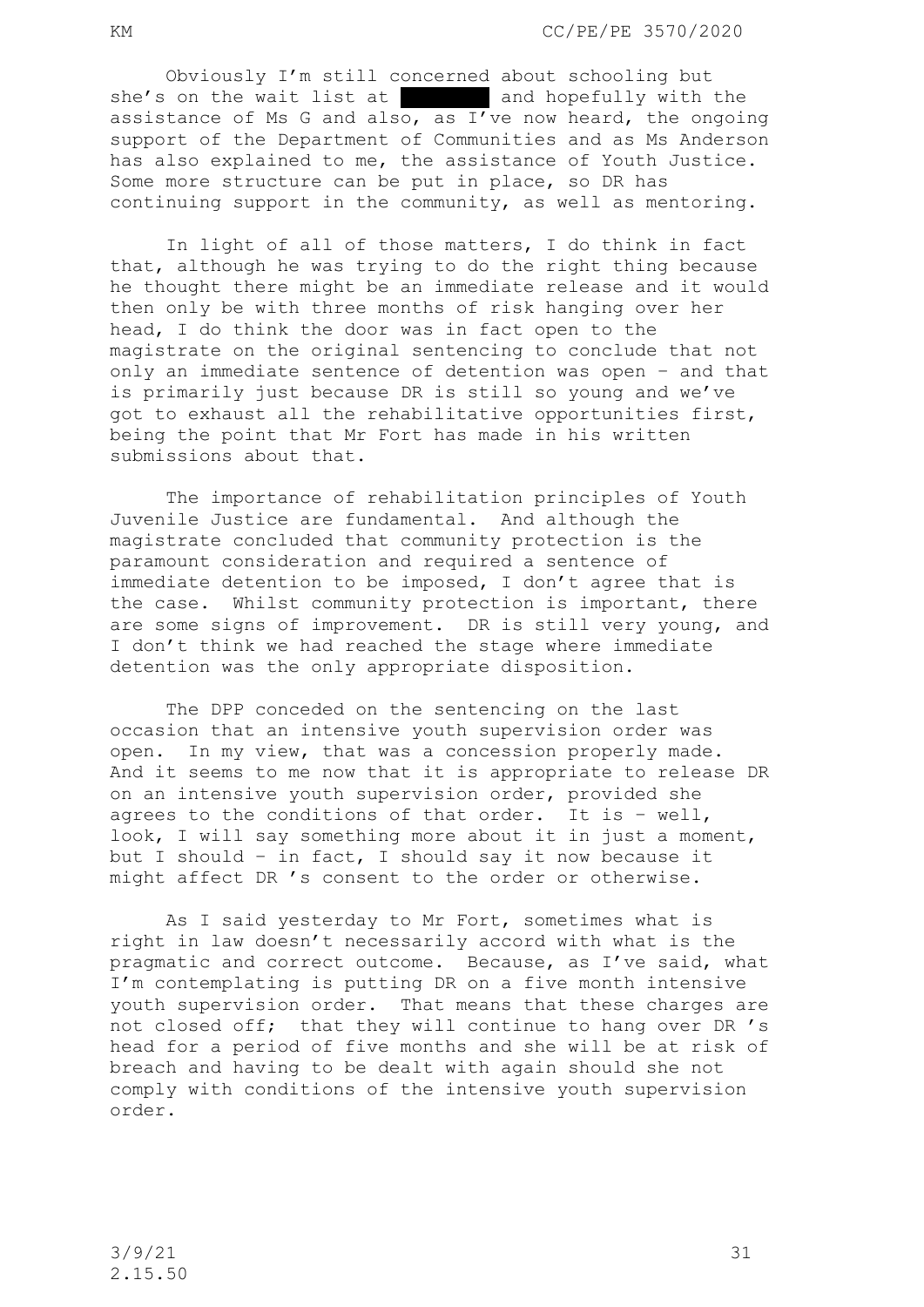Now, had she taken a chance with the Supervised Release Board, it may well be that she would have been released on Tuesday or Wednesday anyway, with exactly the same type of order and she would only have three months hanging over her head, albeit with a risk of an immediate return to detention in breach. But nonetheless, that's the dice, as I say, DR and others have chosen to roll. So it's her right to do so. You understand that, Mr Fort?

**FORT, MR:** Yes, yes.

**HIS HONOUR:** And DR understands that?

**FORT, MR:** Yes, she does, yes.

**HIS HONOUR:** All right. All right, DR, it is my view that you should get a chance at an intensive youth supervision order, all right. So last time you were on a youth community-based order. This one is more intensive; more things for you to do and it will be hanging over you for a period of five months from today, if you agree to it, okay. Now, I'm going to go through the conditions of the order with you.

So you've got to stay at with your mum, all right. You're not allowed to commit any other offences. You've got to be of good behaviour. You have to comply with the directions of your Youth Justice Officer, and you've got to tell them if you want to move or change address. Do you understand that?

**DR, MS:** Yes.

**HIS HONOUR:** All right. You've got to report to your Youth Justice Officer at the South East Metro office, no later than 6 September and then twice a week after that. Do you understand that?

**DR, MS:** Yes.

**HIS HONOUR:** All right. And the address of the Youth Justice office is on here. Now, that's your obligation to do it but Ms G, at the youth engagement program, will help you with that and your Youth Justice Officer will also tell you how to make sure that you comply with that supervision condition. Do you understand that?

**DR, MS:** Yes.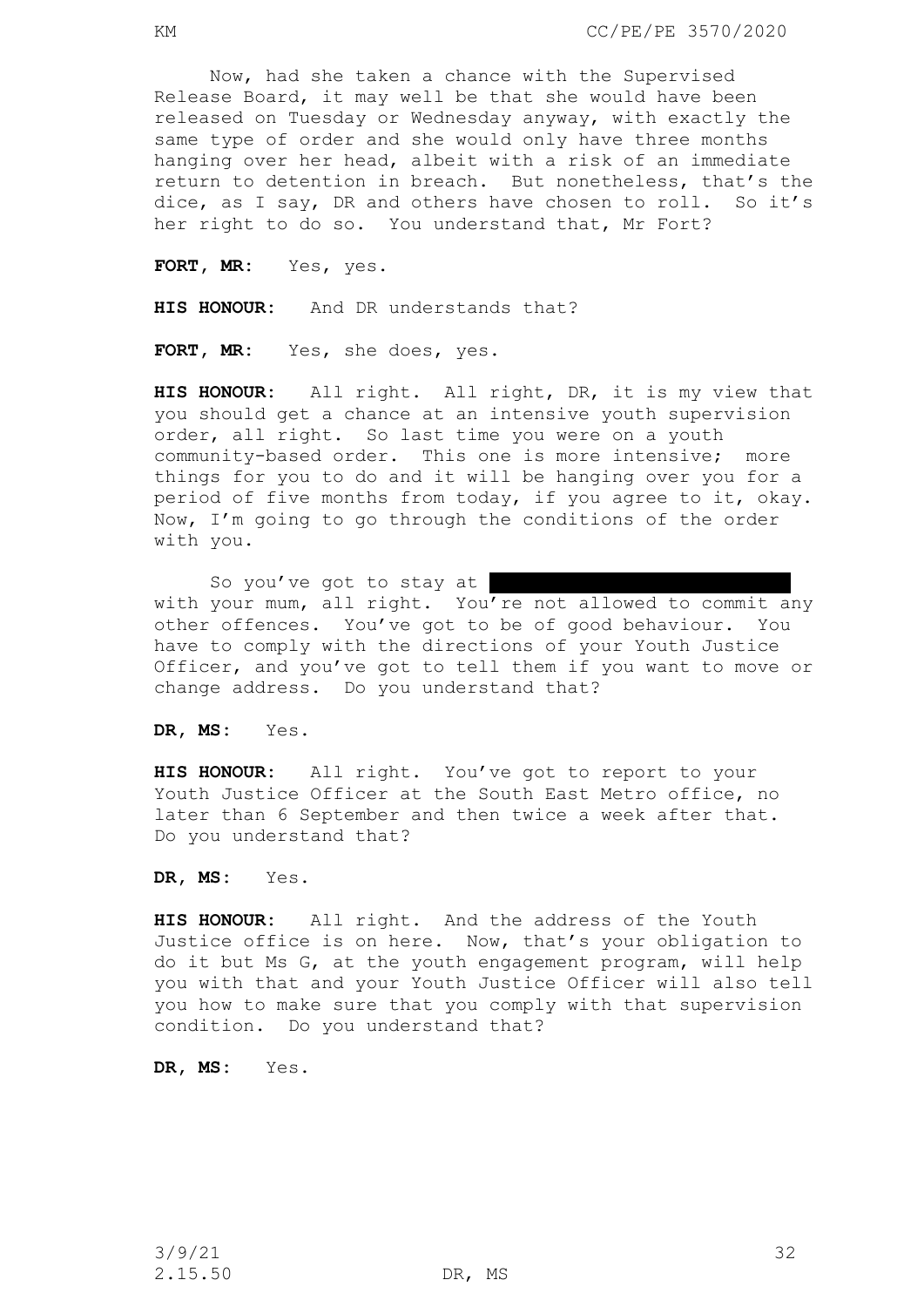**HIS HONOUR:** Now, there has also got to be some attendance by you – is attendance directed enough at this stage, Ms Anderson?

**ANDERSON, MS:** I believe so, your Honour. There weren't any identified issues with substances.

**HIS HONOUR:** Yes, yes.

**ANDERSON, MS:** And I think they were going to look at any psychological counselling, if it was deemed necessary in the future.

**HIS HONOUR:** All right. So if you need to have some counselling or other assistance, then – and Youth Justice will organise it for you and tell you to go along, you've got to do that as well. Do you understand that?

**DR, MS:** Yes.

**HIS HONOUR:** All right. Are you prepared to comply with the conditions of that order?

**DR, MS:** Yes.

**HIS HONOUR:** What happens if you breach it?

**DR, MS:** Go back to Banksia.

**HIS HONOUR:** Well, that is a pretty good likelihood and you've been there now for 103 days. I've taken that into account and that's one of the reasons that I've come to this conclusion. So that that's absolutely clear, I've given you credit for that time that you've spent in Banksia. In fact, it's more than 103 days now. So that 103 days is gone, all right. You breach this order, the magistrate is not going to, "Well, you've spent 100 days in custody, I will give you credit for that". It's gone now. You understand that?

**DR, MS:** Yes.

**HIS HONOUR:** All right. Now, you're on bail on some other charges. So Supervised Bail will have to sign you out on those charges. So this order, you can't just walk out the door with this order in your hand today. Supervised Bail have got to make arrangements to get you back to your mum's place and they've got to be happy that you stay at your mum's place. Do you understand that?

**DR, MS:** Yes.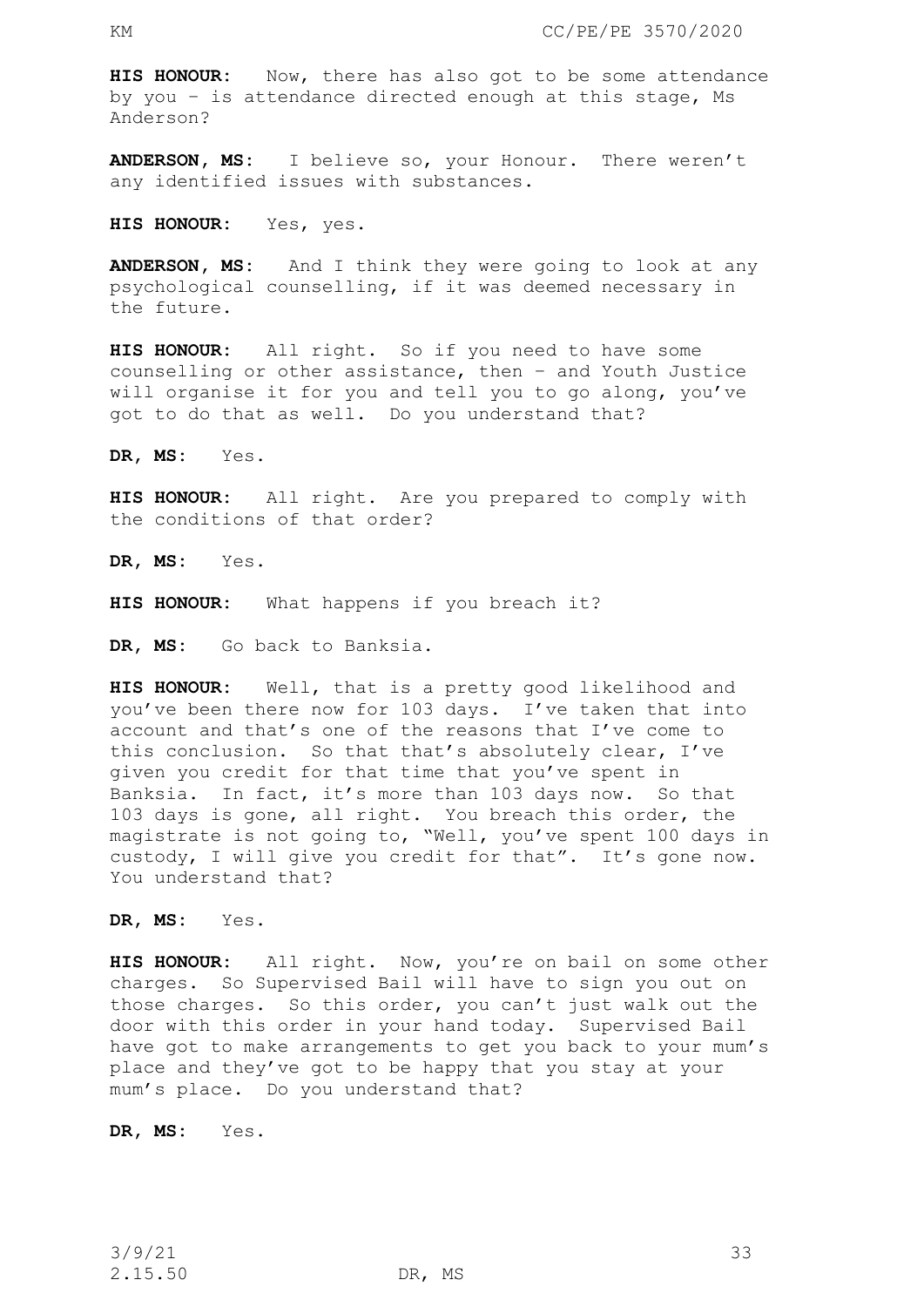**HIS HONOUR:** So that might only happen tomorrow or so. Ms Anderson, is there anything I've neglected to cover in that order from your perspective?

**ANDERSON, MS:** I don't believe so, your Honour. Thank you.

**HIS HONOUR:** Anything else from your perspective, Mr Cavagin?

Fort, MR: I was asked by Ms G to request leave to obtain a copy of that neuro-developmental report, your Honour, for the assistance  $- -$ 

**HIS HONOUR:** Yes, the neuro-developmental report, you can have leave to retain that for the youth engagement program, so that they can continue to assist and mentor DR because I've, in coming to that conclusion, I've had regard to the assistance that youth engagement program are offering and the fact that they say they are going to carry on with the mentoring, which is also important in assisting with the education plans.

All right. I think I've covered everything there. One other thing I should have said – although it doesn't matter a great deal. Just in terms of the formalities. So I do discharge the previous order. I've substituted this new order. The magistrate cancelled the previous YCBO. That obviously remains cancelled. So this is a new IYSO on all of those charges which have come up for review.

And although it doesn't make a great deal of difference because it's a global intensive youth supervision order, I will just record, as I must, that I have given credit for the pleas of guilty, varying between 10 and 25 per cent. 25 per cent for the very early ones for those March offences but for the ones which were delayed by a year – which, as you will have gathered, Mr Fort, I'm not very happy about – there's only 10 per cent on those. That's it, counsel. The court will adjourn.

AT 3.46 PM THE MATTER WAS ADJOURNED ACCORDINGLY

 $3/9/21$  34

3.46 CAVAGIN, MR